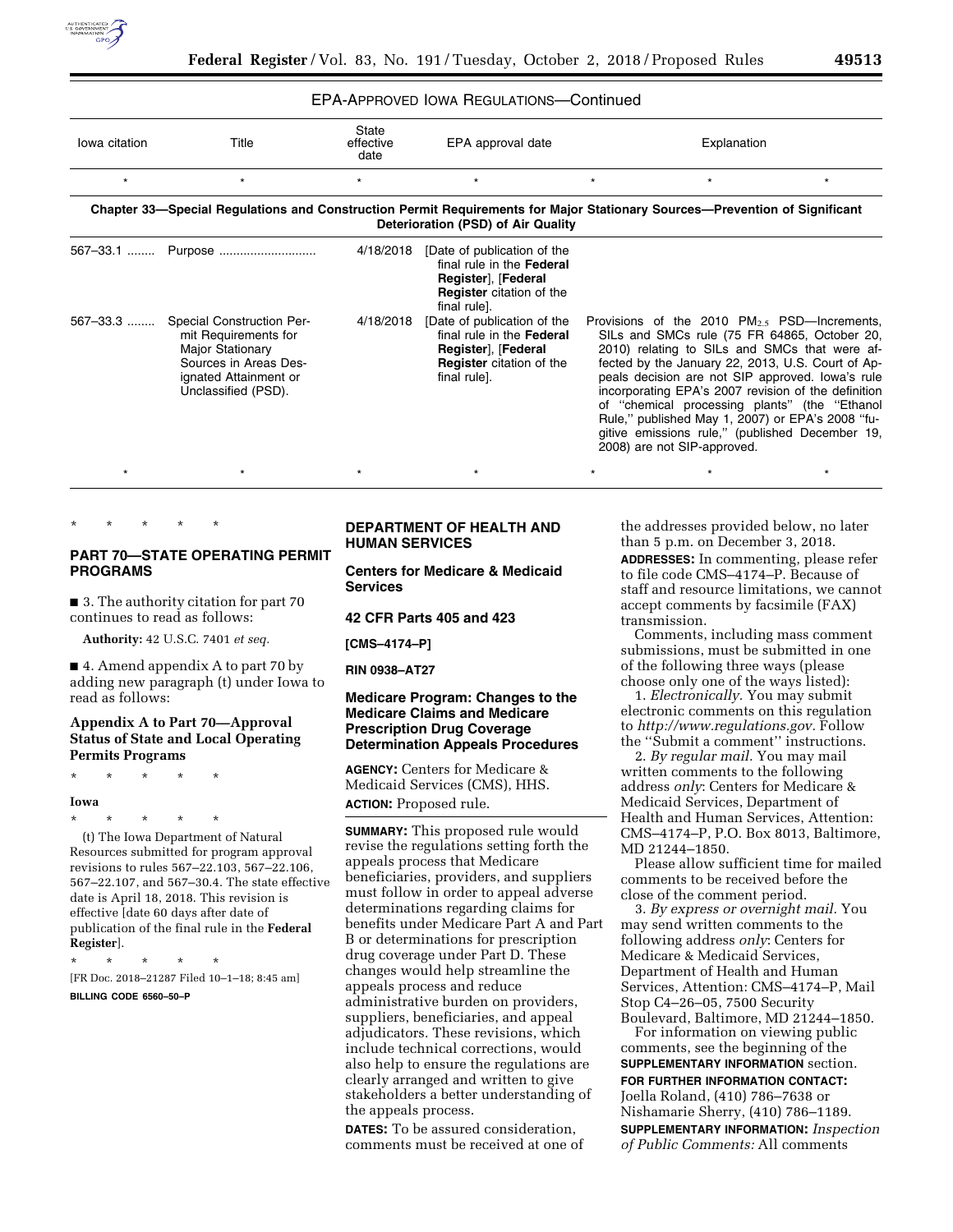received before the close of the comment period are available for viewing by the public, including any personally identifiable or confidential business information that is included in a comment. We post all comments received before the close of the comment period on the following website as soon as possible after they have been received: *[http://](http://www.regulations.gov) [www.regulations.gov.](http://www.regulations.gov)* Follow the search instructions on that website to view public comments.

#### **I. Background**

As specified under sections 1869 and 1860D–4 of the Social Security Act (the Act) and their implementing regulations, once Medicare makes a coverage or payment determination under Medicare Parts A, B, or D, affected parties have the right to appeal the decision through four levels of administrative review. If a minimum amount in controversy (AIC) is met, parties can then appeal the decision to federal district court.

Section 1869 of the Act sets forth the process for appealing Parts A and B claim determinations. For most Part A and B claims, the initial determination is made by a Medicare Administrative Contractor (MAC). If a party is dissatisfied with the initial determination, the party may request a redetermination by the MAC, which is a review by MAC staff not involved in the initial determination. If a party is dissatisfied with the MAC's redetermination, the party may request a Qualified Independent Contractor (QIC) reconsideration consisting of an independent review of the administrative record, including the redetermination. Provided a minimum AIC is met, parties then have the option to appeal to the Office of Medicare Hearings and Appeals (OMHA) where they may receive either a hearing or review of the administrative record by an Administrative Law Judge (ALJ), or a review of the administrative record by an attorney adjudicator. Parties then have the option to appeal to the Medicare Appeals Council (the Council) within the Departmental Appeals Board, where an Administrative Appeals Judge examines their claim. A party can then appeal the decision to federal district court if certain requirements are met, including a minimum AIC.

The appeals process described above for Parts A and B claim determinations was initially proposed in the November 15, 2002 **Federal Register** (67 FR 69312), which was promulgated to implement section 521 of the Medicare, Medicaid, and SCHIP Benefits Improvement and Protection Act of

2000 (Pub. L. 106–554). This process was implemented in an interim final rule with comment period published on March 8, 2005 (the 2005 interim final rule with comment period) (70 FR 11420), which also set forth new provisions to implement the Medicare Prescription Drug, Improvement, and Modernization Act of 2003 (Pub. L. 108– 173). Correcting amendments to the 2005 interim final rule were published on June 30, 2005 (70 FR 37700) and August 26, 2005 (70 FR 50214), and the final rule was published on December 9, 2009 (74 FR 65296). Subsequent revisions to implement section 201 of the Strengthening Medicare and Repaying Taxpayers Act of 2012 (Pub. L. 112–242) were published on February 27, 2015 (80 FR 10611). These appeals procedures for Part A and B claims are set forth in regulations at part 405, subpart I.

Section 1860D–4 of the Act sets forth the appeals process for Part D coverage determinations. Under Medicare Part D, the Part D plan sponsor issues a coverage determination. If this coverage determination is appealed, the Part D plan sponsor reviews the determination, which is known as a redetermination. If a party is dissatisfied with the redetermination, the party may request a reconsideration by an independent review entity. Similar to the appeals process for Parts A and B claim determinations, provided a minimum AIC is met, parties then have the option to appeal to OMHA where they may receive either a hearing or review of the administrative record by an ALJ, or a review of the administrative record by an attorney adjudicator. If not satisfied with OMHA's decision, a party then may appeal to the Council. The Council decision then may be appealed to federal district court if certain requirements are met, including a minimum AIC. These procedures are set forth in regulations at part 423, subparts M and U.

On January 17, 2017, we issued a final rule entitled ''Medicare Program: Changes to the Medicare Claims and Entitlement, Medicare Advantage Organization Determination, and Medicare Prescription Drug Coverage Determination Appeals Procedures'' (82 FR 4974) (the January 17, 2017 final rule), which revised the Parts A, B, C, and D appeals procedures. The goals of this rulemaking were to streamline the appeals process, increase consistency in decision-making, improve efficiency for both appellants and adjudicators, and provide particular benefit to beneficiaries by clarifying processes and adding provisions for increased assistance when they are unrepresented.

On April 16, 2018, we issued a final rule (83 FR 16440) that made additional changes to subparts M and U in order to implement section 704 of the Comprehensive Addiction and Recovery Act of 2016 (Pub. L. 114–198), along with other changes.

Through our experience implementing the current appeals process, and through additional research, we have identified several opportunities to streamline the claims appeals process and reduce associated burden on providers, beneficiaries, and appeals adjudicators. We have also identified several technical corrections that should be made to correct crossreferences, inconsistent definitions, and confusing terminology.

### **II. Provisions of the Proposed Regulations**

# *A. Removal of Requirement That Appellants Sign Appeal Requests (§§ 405.944, 405.964, 405.1112, and 423.2112)*

Existing regulations at part 405, subpart I; and part 423, subparts M and U, specify the required elements of requests for Medicare Parts A and B claims appeals and for Medicare Part D coverage determination appeals, respectively. Generally, when a contractor or plan issues a Part A or B initial determination or a Part D coverage determination, it notifies the provider, supplier, and/or beneficiary and offers the opportunity to appeal. If this determination is appealed, the contractor or plan reviews the determination, which, in Medicare Parts A, B and D appeals, is known as a redetermination (see §§ 405.940 and 423.580). This can be followed by a review by an independent contractor consisting of an independent review of the administrative record, including the redetermination, which is known as a reconsideration (§§ 405.960 and 423.600). If a minimum amount-incontroversy is met, parties then have the option to appeal to the OMHA where the administrative record may be reviewed by an attorney adjudicator or an ALJ or a hearing may be held by an ALJ (§§ 405.1000 *et seq.* and 423.2000 *et seq.*). Parties then have the option to appeal to the Council within the Departmental Appeals Board where an Administrative Appeals Judge reviews their claim (§§ 405.1100 *et seq.* and 423.2100 *et seq.*).

Appeal requests can be made using different standard forms. These standard forms include the following: Medicare Redetermination Request Form (CMS– 20027); Medicare Reconsideration Request Form (CMS–20033); Request for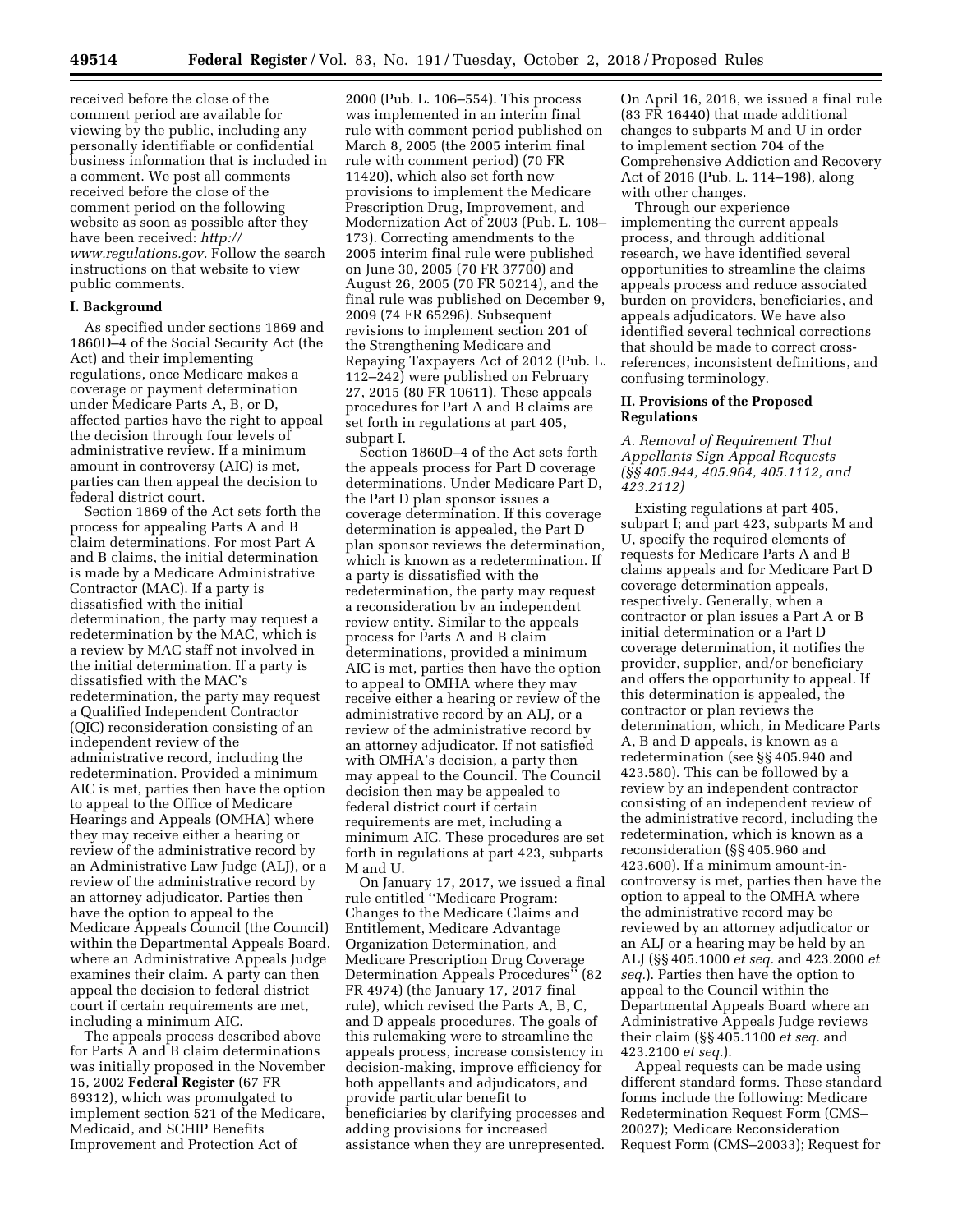Administrative Law Judge Hearing or Review of Dismissal (OMHA–100); and Request for Review of Administrative Law Judge (ALJ) Medicare Decision/ Dismissal (DAB–101). A written request that is not made on a standard form is also accepted if it contains certain required elements. For example, see, §§ 405.944(b), 405.964(b), 405.1014(a), 405.1112, 423.2014(a), 423.2112.

As discussed previously, all Medicare Parts A, B, and D appeal requests must contain the information specified in our regulations. In addition, for Parts A and B claims appeal requests at the redetermination, reconsideration, and Council review levels (§§ 405.944(b)(4), 405.964(b)(4), and 405.1112(a)), and for Part D coverage determination appeal requests at the Council level  $(S\overline{4}23.2112(a)(4))$ , the appellants must sign their appeal requests. However, there is no signature requirement when the appellant requests OMHA review of Parts A and B claim determinations, or when the appellant requests a redetermination, reconsideration, or OMHA review of Part D coverage determinations. In addition, there is no requirement that appellants sign appeals requests for appeals of Part C organization determinations.

In order to promote consistency between appeal levels, ensure transparency in developing our appeal request requirements, help ensure that we do not impose nonessential requirements on appellants, reduce the burden on appellants, and improve the appeals process based on our experience, we are proposing that appellants in Medicare Parts A and B claim and Part D coverage determination appeals be allowed to submit appeal requests without a signature. Specifically, we are proposing to revise §§ 405.944(b)(4), 405.964(b)(4), 405.1112(a), and 423.2112(a)(4) to remove the requirement of the appellant's signature for appeal requests.

As discussed previously, there is no requirement that appellants sign appeal requests when appealing their cases to OMHA, for the Part C organization determination appeals process, or at the redetermination and reconsideration levels of Part D appeals. However, the other requirements for appeal requests are substantially similar between levels of appeal and appeals processes, or there is a clear reason for the differing requirements. For example, the requirements for Part A and B appeal requests at the redetermination and reconsideration levels are identical with the exception of the reconsideration requirement that the name of the contractor be listed on the

reconsideration appeal request (§§ 405.944 and 405.964). The rationale for the requirement that the name of the contractor be included on reconsideration appeal requests is that without this information, the independent contractor does not have a method of determining which contractor made the initial determination and redetermination, and is unable to get the case file. Since the contractor doing the redetermination is the same contractor who performed the initial determination, it is not necessary that this information be included in the redetermination appeal request.

By contrast, we do not believe there is a compelling reason to require that a signature be included on redetermination, reconsideration, and Council-level appeal requests, but not on OMHA appeal requests. Removing the requirement that appellants sign their appeal requests, would help promote consistency between appeal request requirements, thus making the appeals process easier for parties to understand.

Eliminating the requirement that appellants sign their appeal requests would reduce the burden of developing the appeal request and appealing dismissals of appeal requests for lack of a signature to the next level of review (for example, §§ 405.952(b), 405.972(b)). Allowing adjudicators to review appeal requests without signatures would allow them to focus their attention on the merits of the appeal, rather than having to dismiss potentially meritorious appeals for a lack of a signature.

When we promulgated the requirement for appellants to sign the appeal requests in regulations, we included a signature on the appeal request to ensure that the person requesting the appeal was a proper party to the appeal. Through experience, we have found that, in practice, little verification of the signature is possible. To determine if the appeal requestor is a proper party to the appeal, the adjudicator uses the name of the beneficiary and name of the party listed on the appeal request, in addition to the information listed in the case file.

The other appeal request requirements consist of fields that are necessary for the adjudicators to properly process the appeal request. As discussed previously, the name of the contractor who made the redetermination is required for the independent contractor to review the case file. The Part A and B redetermination appeal request requirement to include the disputed service and/or item enables the

contractor to determine the merit of the appellant's claim.

Thus, we believe there is no need for a signature on an appeal request at this time and propose to eliminate that requirement. However, if, we find in the future that there are other reasons that would warrant an appellant's signature on an appeal request (for example, for a good-faith attestation), we would reexamine the possibility of adding the requirement back in. However, given that our existing statutory authority limits our ability to enforce certain attestations, we find the signature requirement unnecessary.

We are inviting public comments on our proposal to revise §§ 405.944(b)(4), 405.964(b)(4), 405.1112(a), and 423.2112(a)(4) of the regulations to remove the requirement that the appellant sign the appeal request.

# *B. Change to Timeframe for Vacating Dismissals (§§ 405.952, 405.972, 405.1052, and 423.2052)*

The regulations at §§ 405.952(d), 405.972(d), 405.1012(e), and 423.2052(e) allow adjudicators to vacate a dismissal of an appeal request for a Medicare Part A or B claim or Medicare Part D coverage determination within 6 months of the date of the notice of dismissal. This allows sufficient time for adjudicators to carefully evaluate their dismissals while taking into account the principle of administrative finality.

Through experience, we have concluded that the timeframe for vacating a dismissal would be better expressed in calendar days, rather than months, for two reasons. First, all timeframes in the regulations under part 405, subpart I and part 423 subpart U, associated with the filing of appeal requests, adjudication periods, reopening of prior determinations, and other time-limited procedural actions are expressed in calendar days, not months. For example, see §§ 405.942 and 423.2056. Second, applying a timeframe based on days, rather than months, leads to more consistency in interpretation and actual timeframes. A timeframe based on months could be subject to varying interpretations, as the number of days in a consecutive 6 month period varies from 181 to 184 days. For example, if an ALJ or attorney adjudicator's dismissal is dated August 31 of one calendar year, advancing the timeframe 6 months to February could be confusing for parties and adjudicators because February does not contain 30 or 31 days. Also, given that February has only 28 or 29 days (in a leap year), any 6-month period that includes February would be shorter than other 6 month periods, leading to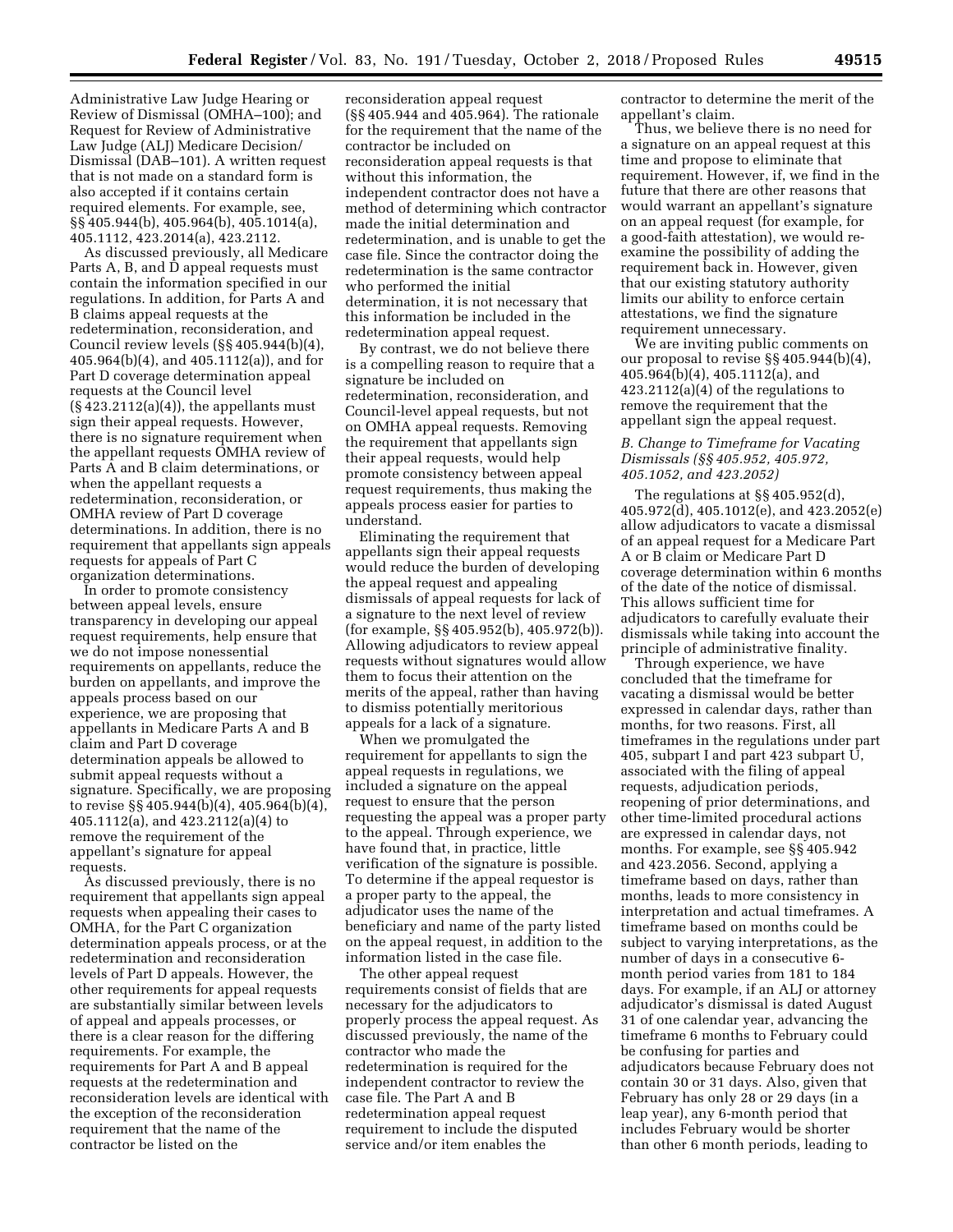some inconsistency in the actual timeframe for vacating a dismissal.

To provide more consistency and predictability for appellants and adjudicators, and better conformity with other timeframes in the part 405, subpart I and part 423 subpart U, we are proposing to revise the timeframe for vacating a dismissal from 6 months to 180 days in §§ 405.952(d), 405.972(d), 405.1052(e), and 423.2052(e).

*C. Technical Correction to Regulations To Change Health Insurance Claim Number (HICN) References to Medicare Numbers (§§ 405.910, 405.944, 405.964, 405.1014, 405.1112, 423.2014, and 423.2112)* 

Section 501 of the Medicare Access and CHIP Reauthorization Act of 2015 (MACRA) (Pub. L. 114–10), added section  $205(c)(2)(C)(xiii)$  of the Act to prohibit Social Security Numbers (or derivatives) from being displayed on Medicare cards. As a result, CMS is undertaking efforts to issue new Medicare cards, which contain a randomly generated Medicare Beneficiary Identifier (MBI), rather than the Social Security Number-based Health Insurance Claim Number (HICN) that is on the current Medicare cards. In order to ensure that appellants can easily submit appointment of representative documentation and appeal requests, we would accept this documentation with HICNs or MBIs. Consistent with these efforts, we are proposing to remove references to the Social Security Number-based HICN on Medicare cards that are included in the Medicare appeals regulations, and to replace them with references to Medicare number to clarify that either a HICN or MBI can be included on appointment of representative documentation and appeal requests. Accordingly, we are proposing to revise the following provisions of Medicare regulations to remove the words ''health insurance claim'' from the phrase ''Medicare health insurance claim number'' so that there is only a reference to ''Medicare number'': §§ 405.910(c)(5), 405.944(b)(2), 405.964(b)(2), 405.1014(a)(1)(i), 405.1112(a), 423.2014(a)(1)(i), and 423.2112(a)(4).

*D. Removal of Redundant Regulatory Provisions Relating to Medicare Appeals of Payment and Coverage Determinations and Conforming Changes (§§ 423.562, 423.576, 423.602, 423.604, 423.1970, 423.1972, 423.1974, 423.1976, 423.1984, 423.1990, 423.2002, 423.2004, 423.2006, 423.2014, 423.2020, 423.2044, 423.2100, and 423.2136)* 

The January 17, 2017 final rule revised certain Medicare procedures for appeals of payment and coverage determinations for items and services furnished to Medicare beneficiaries and enrollees. Since the publication of this final rule, we have identified four regulatory provisions in part 423, subpart U that are redundant. In order to reduce potential confusion, we are proposing to remove redundant provisions at §§ 423.1970, 423.1972, 423.1974, and 423.1976 and, where necessary, incorporate appropriate provisions in other sections of the regulations.

Section 423.1970 of the regulations relating to the rights of enrollees to an ALJ hearing provides—

• In paragraph (a), that, if the amount remaining in controversy after the independent review entity (IRE) reconsideration meets the threshold requirement established annually by the Secretary, an enrollee who is dissatisfied with the IRE reconsideration determination has a right to a hearing before an ALJ;

• In paragraph (b)(1), the methodology for computing the AIC when the basis for appeal is the refusal by the Part D plan sponsor to provide drug benefits;

• In paragraph (b)(2), the methodology for computing the AIC when the basis for appeal is an at-risk determination made under a drug management program in accordance with § 423.153(f); and

• In paragraph (c), the requirements for aggregating appeals to meet the AIC.

Section 423.2002 also contains provisions on the right to an ALJ hearing. This section contains crossreferences to the provisions in § 423.1970, and also—

• Establishes a 60-calendar day timeframe for filing a written request for an ALJ hearing following receipt of the written notice of the IRE's reconsideration; and indicates the AIC requirement must be met to be entitled to an ALJ hearing;

• Provides the circumstances under which an enrollee may request that an ALJ hearing be expedited;

• Establishes a 5-calendar day presumption for receipt of the reconsideration following the date of the written reconsideration, unless there is evidence to the contrary; and

• Provides that, for purposes of the section, requests for hearing are considered as filed on the date they are received by the office specified in the IRE's reconsideration.

Because §§ 423.1970 and 423.2002 both address the right to an ALJ hearing, and because there is a possibility that confusion may arise from having two sections with the same title in the same CFR subpart, we are proposing to remove § 423.1970. Because § 423.1970(a) is redundant of §§ 423.2000(a) and 423.2002(a)(2) in describing that an enrollee has a right to an ALJ hearing when the enrollee is dissatisfied with an IRE reconsideration and meets the AIC requirement, we believe § 423.1970(a) should be eliminated. We are proposing to relocate § 423.1970(b) and (c) to new proposed § 423.2006 (''Amount in controversy required for an ALJ hearing and judicial review'') as paragraphs (c) and (d), respectively.

In addition, we are proposing to remove the reference to ''CMS'' in § 423.1970(b) (relocated to proposed § 423.2006(c)) to clarify that adjudicators, not CMS, ultimately compute the amount remaining in controversy in determining whether the AIC threshold is met for an ALJ hearing or review of an IRE dismissal, and judicial review.

We believe having one section titled ''Right to an ALJ hearing'' at § 423.2002 and another section titled ''Amount in controversy required for an ALJ hearing and judicial review'' at § 423.2006 is more consistent with the corresponding rules in 42 CFR part 405, subpart I for appeals of Medicare Part A and Part B initial determinations (§§ 405.1002 and 405.1006). For consistency with § 423.2000(a) and language that was removed from § 423.1970(a), we are also proposing to add language to § 423.2002(a) providing that the right to an ALJ hearing is available to enrollees who are dissatisfied with the IRE's reconsideration determination.

In order to further increase consistency with § 405.1006 and consolidate the Medicare Part D appeals rules regarding the AIC, we are proposing to incorporate provisions in proposed new § 423.2006(a) and (b) that are similar to those provisions contained at § 405.1006(b) and (c), describing the amounts in controversy required for an ALJ hearing and judicial review, respectively, including the annual adjustment of these amounts. In order to more clearly state the AIC requirements for appeals of Part D prescription drug plan coverage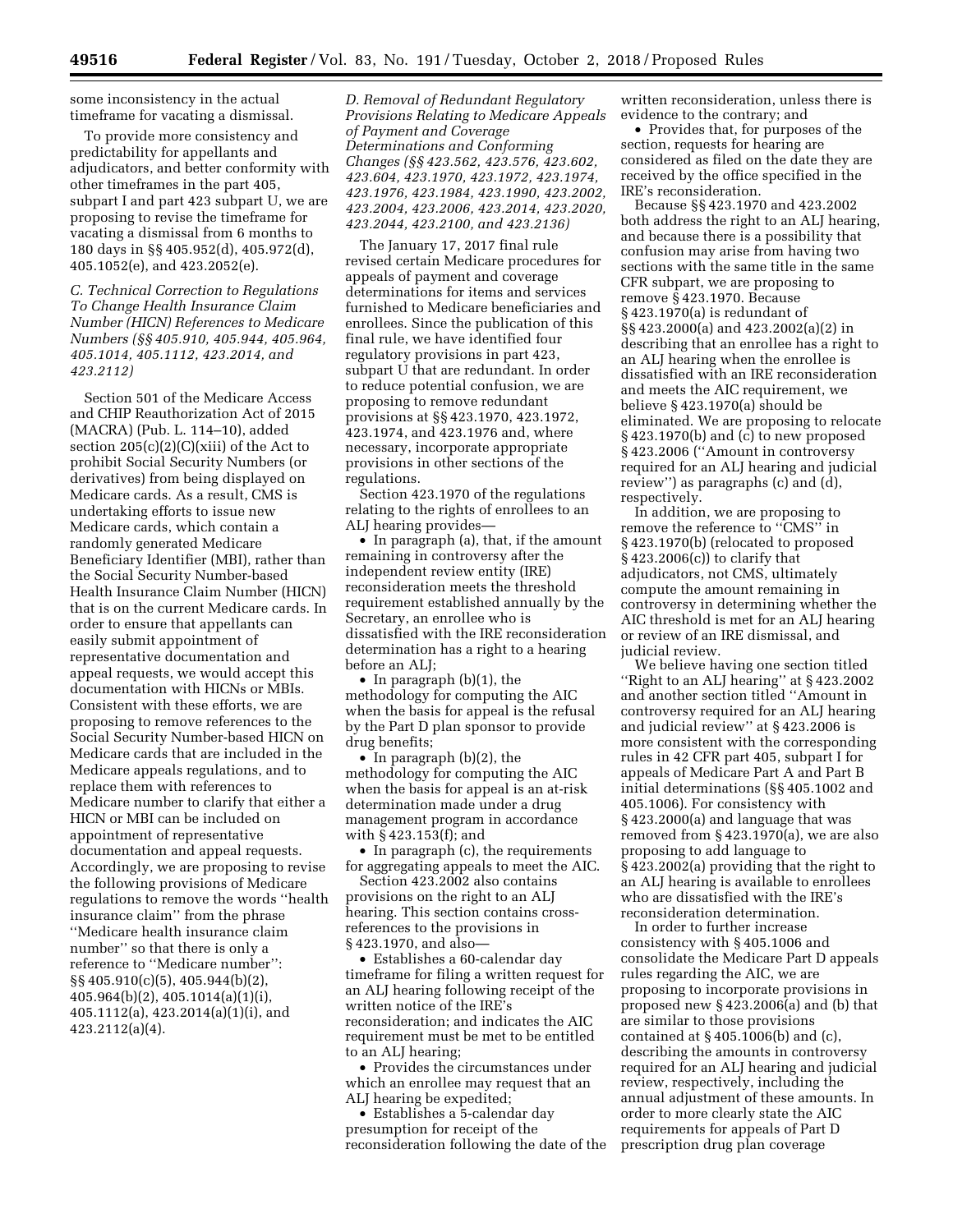determinations, without the need for multiple statutory and regulatory crossreferences, we are proposing that new § 423.2006 would include the following:

• At proposed paragraph (a)(1), a provision similar to § 405.1006(b)(1) that the required amount remaining in controversy must be \$100 increased by the percentage increase in the medical care component of the Consumer Price Index for All Urban Consumers (U.S. city average) as measured from July 2003 to the July preceding the current year involved.

• At proposed paragraph (a)(2), a provision similar to § 405.1006(b)(2) that, if the figure in  $\S$  423.2006(a)(1) is not a multiple of \$10, it is rounded to the nearest multiple of \$10, and that the Secretary will publish changes to the AIC requirement in the **Federal Register**  when necessary.

• At proposed paragraph (b), a provision similar to § 405.1006(c) that, to be entitled to judicial review, the enrollee must meet the AIC requirements of this subpart and have an amount remaining in controversy of \$1000 or more, adjusted as specified in proposed § 423.2006(a)(1) and (2).

• At proposed paragraph (c), a provision similar to current § 423.1970(b) explaining how the amount remaining in controversy is calculated.

• At proposed paragraph (d), the text currently found in § 423.1970(c) concerning aggregation of appeals to meet the amount in controversy.

Finally, we are proposing to update or remove the cross-references to § 423.1970 in §§ 423.562(b)(4)(iv), 423.576, 423.602(b)(2), 423.1984(c); 423.2002(a) introductory text and (a)(2), and (b)(3), 423.2004(a)(2), and 423.2044(c) and to add a cross-reference to § 423.2006 in § 423.1990(b)(3) in place of the language ''established annually by the Secretary.''

Section 423.1972, titled ''Request for an ALJ hearing,'' provides the procedures an enrollee must follow when filing a request for hearing as follows:

• Paragraph (a) provides that a written request must be filed with the OMHA office specified in the IRE's reconsideration notice.

• Paragraph (b) provides the timeframe for filing a request.

• Paragraph (c)(1) states that if a request for hearing clearly shows that the AIC is less than that required under § 423.1970, the ALJ or attorney adjudicator dismisses the request.

• Paragraph (c)(2) provides that if, after a hearing is initiated, the ALJ finds that the AIC is less than the amount required under § 423.1970, the ALJ discontinues the hearing and does not rule on the substantive issues raised in the appeal.

With the exception of paragraph  $(c)(2)$ , all of the provisions in § 423.1972 are duplicative of or incorporate by reference other provisions found in § 423.2002(a) and (d) (Right to an ALJ hearing), § 423.2014(d)(2) and (e) (Request for an ALJ hearing or a review of an IRE dismissal), § 423.2020 (Time and place for a hearing before an ALJ), and § 423.2052(a)(2) (Dismissal of a request for a hearing before an ALJ or request for review of an IRE dismissal). In order to eliminate the redundancy and potential confusion, we are proposing to remove § 423.1972 in its entirety. As a part of this proposed change, we also are proposing to update or remove the cross-references to § 423.1972 in §§ 423.604, 423.1984(c), 423.2014(d) introductory text and (e)(1), and 423.2020(a). We do not believe it is necessary to retain  $\S 423.1972(c)(2)$  in another location because ALJs have broad authority to regulate the course of the hearing. In the rare circumstances described in  $\S 423.1972(c)(2)$  where an ALJ does not make a finding regarding the AIC until after a hearing is initiated, the ALJ may discontinue the hearing and issue a dismissal under §§ 423.2002(a)(2) and 423.2052(a)(2).

Section 423.1974, titled ''Council review,'' provides that an enrollee who is dissatisfied with an ALJ's or attorney adjudicator's decision or dismissal may request that the Council review the ALJ's or attorney adjudicator's decision or dismissal as provided in § 423.2102. This provision is similar to § 423.2100, titled ''Medicare Appeals Council review: general.'' To eliminate the redundancy, we are proposing to remove the language of § 423.1974 and incorporate it in § 423.2100(a). This language would replace the language in § 423.2100(a). We also are proposing to update or remove the cross-references to § 423.1974 in §§ 423.562(b)(4)(v) and 423.1984(d).

Section 423.1976, titled ''Judicial review,'' provides the following:

• In paragraph (a), that an enrollee may request judicial review of an ALJ's or attorney adjudicator's decision if the Council denied the enrollee's request for review and the AIC meets the threshold requirement established annually by the Secretary.

• In paragraph (b), that the enrollee may request judicial review of a Council decision if it is the final decision of CMS and the AIC meets the threshold established in paragraph (a)(2).

• In paragraph (c), that, in order to request judicial review, an enrollee must file a civil action in a district court of the United States in accordance with section 205(g) of the Act.

With the exception of paragraph (a), these provisions are largely duplicative of other provisions contained in § 423.2136, also titled ''Judicial review.'' To eliminate this redundancy, we are proposing to remove the provisions of § 423.1976 and revise § 423.2136 as follows:

• Section 423.2136(a) would be redesignated as  $\S 423.2136(a)(1)$ . The cross-reference to § 423.1976 would be removed, and language from § 423.1976(b) would be incorporated in § 423.2136(a)(1)(i) and (ii) and revised by replacing ''CMS'' with ''the Secretary'' for consistency with the language in section 1876(c)(5)(B) of the Act and § 423.2140, and replacing ''paragraph (a)(2) of this section'' with ''§ 423.2006'' which we are proposing to add to the regulations to address the AIC requirements.

• Language at § 423.1976(a) would be revised to incorporate a reference to § 423.2006 and the authorizing language from § 423.2136(a) (proposed § 423.2136(a)(1)) and moved to new § 423.2136(a)(2).

• We also are proposing to update or remove the cross-references to § 423.1976 in §§ 423.562(b)(4)(vi), 423.576, and 423.2136(b)(1). We seek comment on these proposed changes.

In summary, we are proposing to remove or relocate language as shown in the following table:

| Current section | Proposed new<br>section | Proposed action                                                            | Rationale                                                       |
|-----------------|-------------------------|----------------------------------------------------------------------------|-----------------------------------------------------------------|
|                 |                         |                                                                            | Similar language exists in<br>§§423.2000(a) and 423.2002(a)(2). |
|                 |                         | Remove and incorporate revised lan-<br>guage at proposed new §423.2006(c). | Increases consistency with §405.1006.                           |
|                 |                         | Remove and incorporate at proposed<br>new §423.2006(d).                    |                                                                 |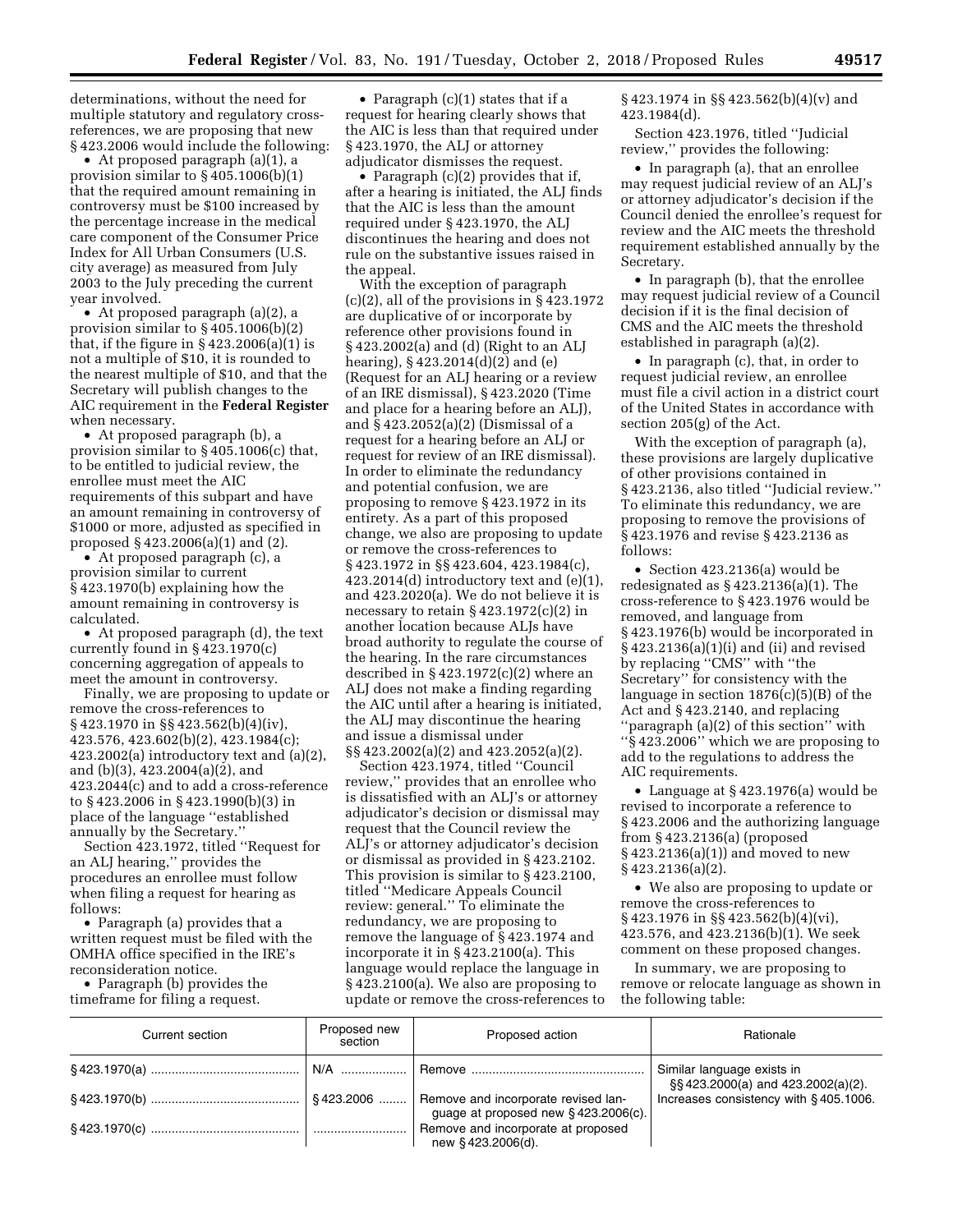| Current section                                            | Proposed new<br>section | Proposed action                                                                                                 | Rationale                                                                                                                                      |  |
|------------------------------------------------------------|-------------------------|-----------------------------------------------------------------------------------------------------------------|------------------------------------------------------------------------------------------------------------------------------------------------|--|
|                                                            | $§$ 423.2006(b)         | $\S$ 423.2006(a)    Add language concerning AIC computa-<br>tion not previously outlined in 42 CFR<br>part 423. |                                                                                                                                                |  |
| $\S$ 423.1972(a), $\S$ 423.1972(b),<br>$$423.1972(c)(1)$ . | $N/A$                   |                                                                                                                 | Similar language exists in<br>§§423.2002(a) and (d),<br>423.2014(d)(2) and (e), 423.2020,<br>and $423.2052(a)(2)$ and reduces re-<br>dundancy. |  |
|                                                            |                         |                                                                                                                 | Unnecessary.                                                                                                                                   |  |
|                                                            |                         | §423.2100(a).                                                                                                   | Reduces redundancy.                                                                                                                            |  |
|                                                            | N/A                     | Remove and incorporate revised lan-<br>quage at new $§$ 423.2136(a)(2).                                         |                                                                                                                                                |  |
|                                                            |                         | Remove and incorporate revised lan-<br>guage at proposed new<br>$§$ 423.2136(a)(1).                             |                                                                                                                                                |  |
|                                                            |                         |                                                                                                                 | Similar language exists in<br>\$423.2136(b)(1).                                                                                                |  |

### *E. Change to Timeframe for Council Referral (§ 405.1110 and § 423.2110)*

The regulations at §§ 405.1110(a) and (b)(2) and 423.2110(a) and (b)(2) give CMS or its contractors 60 calendar days after the date or issue date, respectively, of OMHA's decision or dismissal to refer the case to the Council. In the case of Part A and Part B appeals, CMS or its contractors are sent the decision notice when they are a party to the hearing or soon after the hearing occurred. For Part D appeals, as specified in  $§$  423.2046(a)(1), the decision notice is sent to the enrollee, plan sponsor, and IRE.

Our regulations generally include regulatory timeframes that start when CMS or its contractors receive the decision notice, rather than the date the decision notice was issued. For example, § 405.1010(b)(3), which addresses the timing of when CMS or its contractor may elect to participate in an ALJ hearing, provides that CMS or its contractor must send notice of its intent to participate, if no hearing is scheduled, no later than 30 calendar days after notification that a request for hearing was filed or, if a hearing is scheduled, no later than 10 calendar days after receiving the notice of hearing. The rationale for starting the timeframe in § 405.1010(b)(3) after receipt of the notice was to ensure that CMS or its contractors have sufficient time to conduct a thorough evaluation of the facts and the case.

For the same reason, we are proposing to revise the timeframe in §§ 405.1110(a) and (b)(2) and 423.2110(a) and (b)(2) for CMS or it contractors to refer a case to the Council such that the timeframe would begin after the ALJ's or attorney adjudicator's decision or dismissal is received. Starting the timeframe after CMS or its contractor receives OMHA's

written decision or dismissal would help ensure that CMS and its contractors have sufficient time to decide whether the case is the type of case that should be referred to the Council for review. This proposed change would help ensure that even if CMS and its contractors receive a delayed notice, they would have sufficient time to decide whether the case should be referred to the Council.

In order to ensure consistent implementation of this proposal, we also are proposing to add new §§ 405.1110(e) and 423.2110(e) to provide that the date of receipt of the ALJ's or attorney adjudicator's decision or dismissal is presumed to be 5 calendar days after the date of the notice of the decision or dismissal, unless there is evidence to the contrary. This would help facilitate the Council's determination on the timeliness of the referral by establishing a date by which the Council may presume that CMS or its contractor received the decision from OMHA. This 5 day mailing presumption is consistent with the presumption included in §§ 405.1102(a)(2) and 423.2102(a)(3) with respect to the timeframe for requesting Council review following an ALJ's or attorney adjudicator's decision or dismissal.

For these reasons, we are proposing to revise the Council referral timeframes in §§ 405.1110(a) and (b)(2) and 423.2110(a) and (b)(2), and proposing to add §§ 405.1110(e) and 423.2110(e) as discussed previously.

# *F. Technical Correction to Regulation Regarding Duration of Appointed Representative in a Medicare Secondary Payer Recovery Claim (§ 405.910)*

Section 405.910 sets forth provisions addressing the appointment of representatives in a Medicare Parts A

and B claims appeals, including for secondary payer recovery claims. Specific requirements regarding the duration of time that an appointment of representative instrument is valid are provided under § 405.910(e).

On February 27, 2015, we published a final rule entitled ''Medicare Program; Right of Appeal for Medicare Secondary Payer Determinations Relating to Liability Insurance (Including Self-Insurance), No-Fault Insurance, and Workers' Compensation Laws and Plans (80 FR 10611). In that final rule, we added paragraph (e)(4) to § 405.910 in order to provide applicable plans with the benefit of the existing rule for Medicare secondary payers regarding the duration of appointment for an appointed representative. Within this added provision, we included a citation to  $\S 405.906(a)(1)(iv)$ , as the regulation establishing party status for applicable plans. This citation is an incorrect crossreference; and the correct crossreference is § 405.906(a)(4). We are proposing to revise § 405.910(e)(4) to correct the cross-reference. This proposed correction would not alter any existing processes or procedures within the Medicare claims appeals process.

# *G. Technical Correction to Actions That Are Not Initial Determinations (§ 405.926)*

Section 405.926 sets forth actions that are not considered initial determinations subject to the administrative appeals process under part 405, subpart I. On October 4, 2016, we issued a final rule entitled ''Medicare and Medicaid Programs; Reform of Requirements for Long-Term Care Facilities'' (81 FR 68688 through 68872) that moved the definition of ''transfer and discharge'' in § 483.12 to the definitions under § 483.5.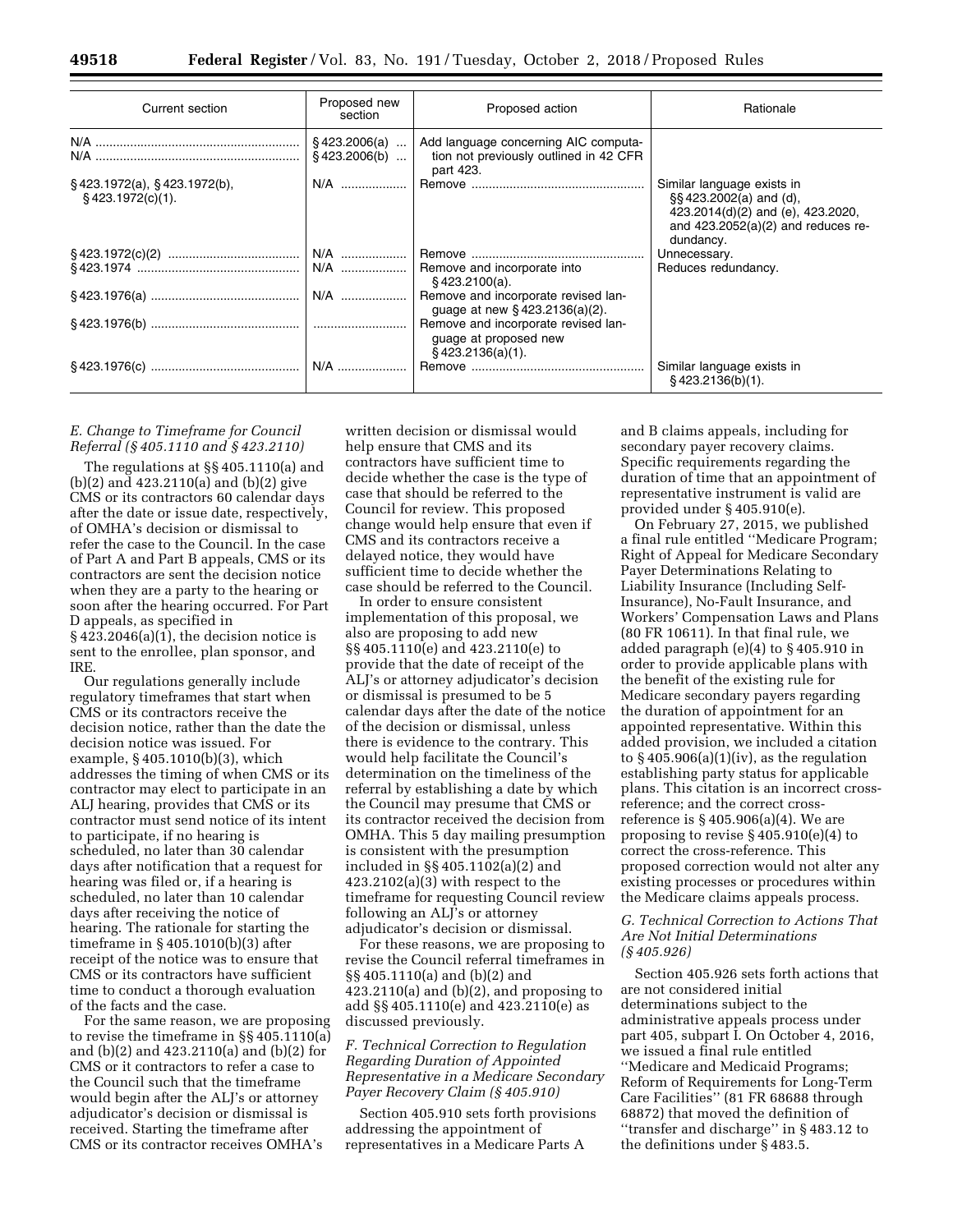Accordingly, we updated the crossreference to ''§ 483.5'' within § 405.926(f) to the cross-reference to ''§ 483.5(n)''. However, the citation of § 483.5(n) is an incorrect crossreference.

To correct this error, we are proposing to revise § 405.926(f) to remove the incorrect reference to ''§ 483.5(n)'' and replace it with the cross-reference ''§ 483.5 definition of 'transfer and discharge' ''. This proposed technical correction would serve to correct an incorrect citation. It would not alter any existing processes or procedures within the Medicare claims appeals process.

*H. Changes To Enhance Implementation of Rule Streamlining the Medicare Appeals Procedures (§§ 405.970, 405.1006, 405.1010, 405.1014, 405.1020, 405.1034, 405.1046, 405.1052, 405.1056, 423.1014, 423.1990, 423.2002, 423.2010, 423.2016, 423.2032, 423.2034, 423.2036, 423.2052, and 423.2056)* 

Since we published the January 17, 2017 final rule, we have identified several provisions that, upon further review, pose unanticipated challenges with implementation, which are explained in this section. In addition, there are other regulatory provisions that we believe require additional clarification and the correction of technical errors and omissions. In the proposals listed in this section, we seek to help ensure the provisions are implemented as intended, provide clarification, and correct technical errors and omissions. Our proposed changes are as follows.

1. Amount in Controversy (AIC) (§ 405.1006)

Section 405.1006 addresses the AIC required for an ALJ hearing and judicial review, and § 405.1006(d) provides the methodology for computing the AIC. In general, the AIC is computed as the amount that the provider or supplier bills for the items and services in the disputed claim, reduced by any Medicare payments already made or awarded for the items or services, and further reduced by any deductible and/ or coinsurance amounts that may be collected for the items or services. In the January 17, 2017 final rule, we created several exceptions to this general computation methodology for situations where we believed an alternative methodology would more accurately describe the amount actually in dispute. Among these alternatives was the calculation methodology specified in § 405.1006(d)(4), which states that when an appeal involves an identified overpayment, the AIC is the amount of the overpayment specified in the

demand letter for the items or services in the disputed claim. For appeals involving an estimated overpayment amount determined through the use of statistical sampling and extrapolation, § 405.1006(d)(4) further provides that the AIC is the total amount of the estimated overpayment determined through extrapolation, as specified in the demand letter.

When we created this exception, we did not account for the possibility that the amount of the overpayment or estimated overpayment specified in the demand letter might change throughout the administrative appeals process if, for example, an adjudicator finds that some of the items or services for which an overpayment was demanded are covered and payable, or alternatively, if an adjudicator raises a new issue that results in the denial of additional items or services. Even outside the administrative appeals process, the amount of an overpayment may be revised by a CMS contractor (for example, following a discussion period with the contractor that initially determined the overpayment). Although some of these situations may result in the issuance of a revised demand letter, such a letter may not always be issued during the pendency of the appeals process.

To account for situations where the amount of an overpayment specified in the demand letter does not reflect subsequent adjustments to the amount remaining in controversy, we are proposing to revise § 405.1006(d)(4) to state that when an appeal involves an identified overpayment, the AIC is the amount of the overpayment specified in the demand letter, or the amount of the revised overpayment if the amount originally demanded changes as a result of a subsequent determination or appeal, for the items or services in the disputed claim. For appeals involving an estimated overpayment amount determined through the use of statistical sampling and extrapolation, we are further proposing to revise  $§$  405.1006(d)(4) to state that the AIC is the total amount of the estimated overpayment determined through extrapolation, as specified in the demand letter, or as subsequently revised.

2. Submissions by CMS and CMS Contractors (§§ 405.1010 and 405.1012)

In § 405.1010(b)(1), we stated that if CMS or a CMS contractor elects to participate in the proceedings on a request for hearing before receipt of a notice of hearing, or when notice of hearing is not required, it must send written notice of its intent to participate

to the parties who were sent a copy of the notice of reconsideration, and to the assigned ALJ or attorney adjudicator, or if the appeal is not assigned, to a designee of the Chief ALJ. We discussed in the January 17, 2017 final rule that the requirement to notify the parties who were sent a copy of the notice of reconsideration helps ensure that the potential parties to a hearing, if a hearing is conducted, would receive notice of the intent to participate (82 FR 5016). However, the final regulation at § 405.1010(b)(1) does not account for requests for reconsideration that are escalated from the QIC level to the OMHA level of appeal without a notice of reconsideration having been issued.

In order to help ensure that the potential parties to a hearing would receive notice of CMS' or the contractor's intent to participate and address reconsideration escalations from the QIC to OMHA, we are proposing to revise § 405.1010(b)(1) to require that, for escalated requests for reconsideration, notice of the intent to participate would also be sent to any party that filed a request for reconsideration or was found liable for the services at issue subsequent to the initial determination, which we believe is consistent with circumstances under which a party would receive notice of a hearing under § 405.1020. (Section  $405.1020(c)(1)$  also provides that a notice of hearing is sent to all parties that participated in the reconsideration. However, we do not believe this provision is necessary in circumstances where the QIC has not issued a reconsideration because, in practice, there is generally no opportunity for participation in these circumstances by parties other than the party that filed the request for reconsideration.) For the same reason, we also are proposing to revise § 405.1010(c)(3)(ii)(A), which currently requires that copies of CMS or contractor position papers or written testimony that are submitted before receipt of a notice of hearing must be sent to the parties who were sent a copy of the notice of reconsideration. We are proposing to revise  $§$  405.1010(c)(3)(ii)(A) to instead provide that copies are sent to the parties that

are required to be sent a copy of the notice of intent to participate in accordance with § 405.1010(b)(1). No corresponding revisions to § 423.2010 are needed because escalation is not available in Medicare Part D appeals.

In  $§$  405.1010(b)(3)(ii), we stated that if CMS or a CMS contractor elects to participate after a hearing is scheduled, it must send written notice of its intent to participate no later than 10 calendar days ''after receiving the notice of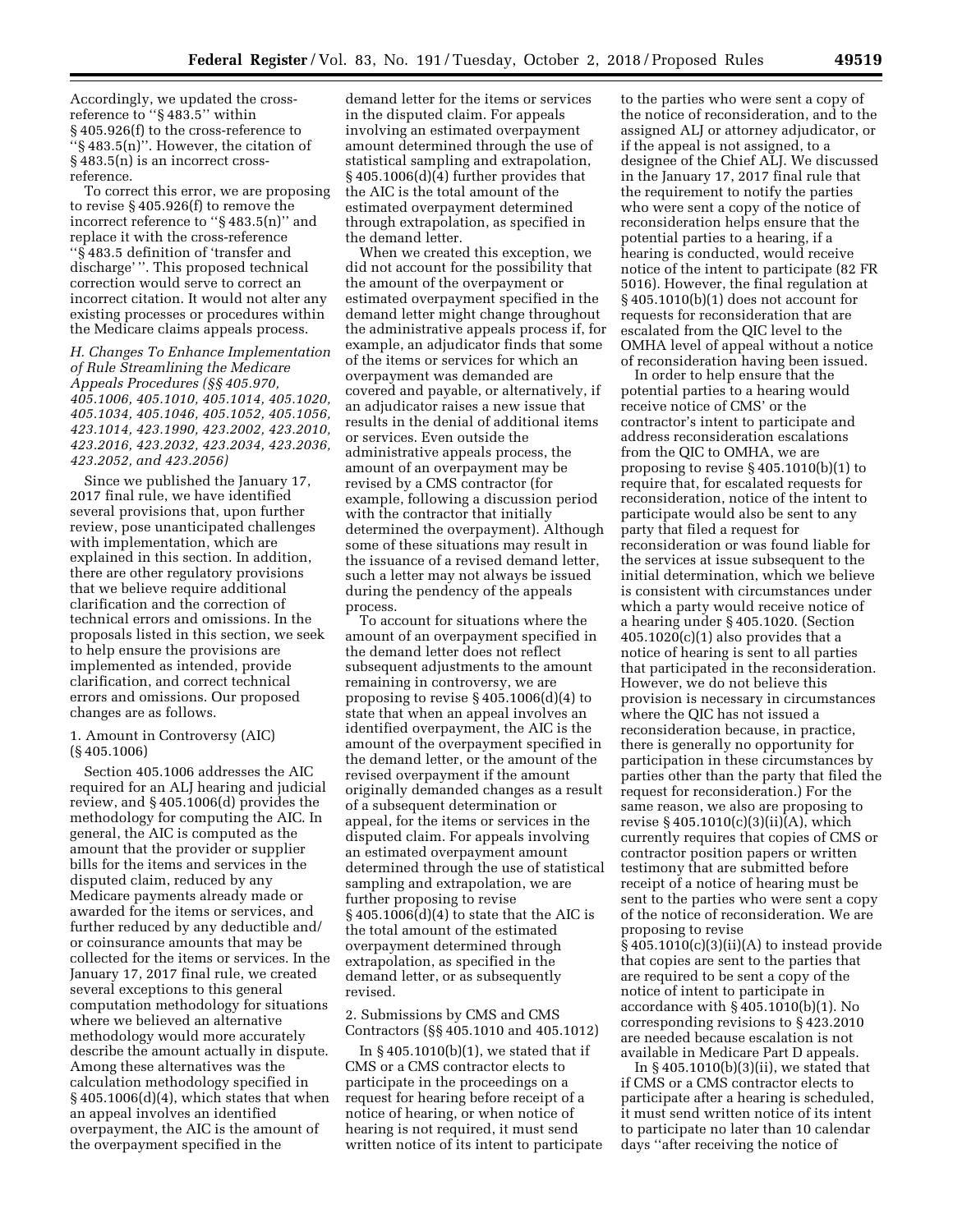hearing.'' Upon reviewing the revised rules, we noticed an inconsistency between this language and the language in § 405.1012(a)(1), which requires CMS or a CMS contractor electing to be a party to a hearing to send written notice of its intent to be a party no later than 10 calendar days ''after the QIC receives the notice of hearing.'' We explained in the January 17, 2017 final rule (82 FR 5020) that the timeframe in § 405.1012(a)(1) was based on receipt of the notice of hearing by the QIC because notices of hearing are currently sent to the QIC in accordance with § 405.1020(c). We believe these requirements should be consistent and the timeframes should begin on the same date, regardless of whether CMS or a CMS contractor is electing to be a party or participant. We also believe that the regulations should provide flexibility for CMS to designate another contractor, other than the QIC, to receive notices of hearing under § 405.1020(c) if that contractor is then tasked with disseminating the notice of hearing to other CMS contractors. Therefore, and as discussed in this section with regard to notices of hearing, we are proposing to revise § 405.1020(c)(1) to provide for this flexibility.

For conformity with proposed revised § 405.1020(c)(1) and to resolve the existing inconsistency in §§ 405.1010(b)(3)(ii) and 405.1012(a)(1), we are proposing to revise both sections to provide that written notice of the intent to participate or intent to be a party must be submitted no later than 10 calendar days after receipt of the notice of hearing by the QIC or another contractor designated by CMS to receive the notice of hearing. No corresponding revision is needed to the part 423, subpart U rules because notices of hearing are sent to both the Medicare Part D plan sponsor and the IRE.

In  $\S$  405.1010(c)(3)(i), we state that CMS or a CMS contractor that filed an election to participate must submit any position papers or written testimony within 14 calendar days of its election to participate if no hearing has been scheduled, or no later than 5 calendar days prior to the hearing if a hearing is scheduled, unless the ALJ grants additional time to submit the position paper or written testimony. In the January 17, 2017 final rule (82 FR 5017), we discussed that the requirement to submit any written testimony within 14 calendar days of the election to participate if no hearing has been scheduled helps to ensure that the position paper and/or written testimony are available when determinations are made to schedule a hearing or issue a

decision based on the record in accordance with § 405.1038.

Although  $\S$  405.1010(c)(3)(i) allows an ALJ to extend the 5-calendar day submission timeframe for cases in which a hearing is scheduled, the regulation text may be unclear as to whether the same discretion is afforded to ALJs or attorney adjudicators with respect to the 14-calendar day submission timeframe for cases in which no hearing has been scheduled. Our intent was to apply this discretionary extension in both circumstances, as evidenced by the corresponding regulation at § 423.2010(d)(3)(i), which allows an ALJ or attorney adjudicator to grant additional time to submit a position paper or written testimony both in cases where a hearing has been scheduled and in cases where no hearing has been scheduled (82 FR 5019). Accordingly, to clarify our intent and help ensure consistency between the part 405 and part 423, we are proposing to revise § 405.1010(c)(3)(i) to clarify that an ALJ or attorney adjudicator may also extend the 14-calendar day timeframe for submission of position papers and written testimony in cases in which no hearing has been scheduled.

In § 405.1012(b), we stated that if CMS or a CMS contractor elects to be a party to the hearing, it must send written notice of its intent to the ALJ and to ''the parties identified in the notice of hearing.'' Upon reviewing the revised rules, we noticed an inconsistency between this language and the language in  $\S 405.1010(b)(2)$ , which states that if CMS or a CMS contractor elects to participate after receipt of a notice of hearing, it must to send written notice of its intent to participate to the ALJ and ''the parties who were sent a copy of the notice of hearing.'' Although the standard for who must receive notice is the same, the way in which it is articulated is different, which we believe may lead to confusion. To prevent potential confusion and help ensure consistency in the regulations, we are proposing to revise § 405.1012(b)(2) by replacing the language ''identified in the notice of hearing'' with ''who were sent a copy of the notice of hearing''. No corresponding revision is needed to the part 423, subpart U rules because only the enrollee is a party to a Medicare Part D appeal and CMS, the IRE, and the Part D plan sponsor may only request to be nonparty participants.

Finally, § 405.1012(e)(1) states the circumstances under which an ALJ or attorney adjudicator may determine that a CMS or contractor election to be a party to a hearing made under

§ 405.1012 is invalid. Because § 405.1012(a) only permits CMS or a contractor to elect to be a party after the QIC receives a notice of hearing, and only an ALJ may schedule and conduct a hearing, we believe the determination as to whether an election made under § 405.1012 is valid should be left to the assigned ALJ. Therefore, we are proposing in § 405.1012(e)(1) to replace the phrase ''ALJ or attorney adjudicator'' with "ALJ." No corresponding revision is needed to the part 423, subpart U rules because only the enrollee is a party to a Medicare Part D appeal and CMS, the IRE, and the Part D plan sponsor may only request to be nonparty participants.

3. Extension Requests (§§ 405.1014 and 423.2014)

Prior to the January 17, 2017 final rule, § 405.1014(c)(2) provided that any request for an extension of the time to request a hearing must be in writing, give the reasons why the request for a hearing was not filed within the stated time period, and must be filed with the entity specified in the notice of reconsideration. In the January 17, 2017 final rule, this provision was relocated to § 405.1014(e)(2) and revised, in part, to state that any request for an extension of the time to request a hearing or review of a QIC dismissal must be filed with the request for hearing or request for review. This change was motivated by questions from appellants concerning whether a request for an extension should be filed without a request for hearing so that a determination could be made on the extension request before the request for hearing was filed (82 FR 5038). However, in our attempt to provide clarity to appellants, we created a requirement that, in its strictest interpretation, would foreclose an appellant from requesting an extension of the time to request a hearing or review after a request for hearing is filed. The need for such a request to be made may arise when an appellant particularly an unrepresented beneficiary—is not aware that a request for hearing is untimely at the time of filing. In these situations, OMHA frequently requests that the appellant provide an explanation for the untimely filing and, if the OMHA adjudicator finds good cause for the untimely filing, the time period for filing is extended in accordance with § 405.1014(e)(3).

In order to remedy this situation, we are proposing to revise § 405.1014(e)(2) to provide that requests for extension must be filed with the request for hearing or request for review, or upon notice that the request may be dismissed because it was not timely filed. We also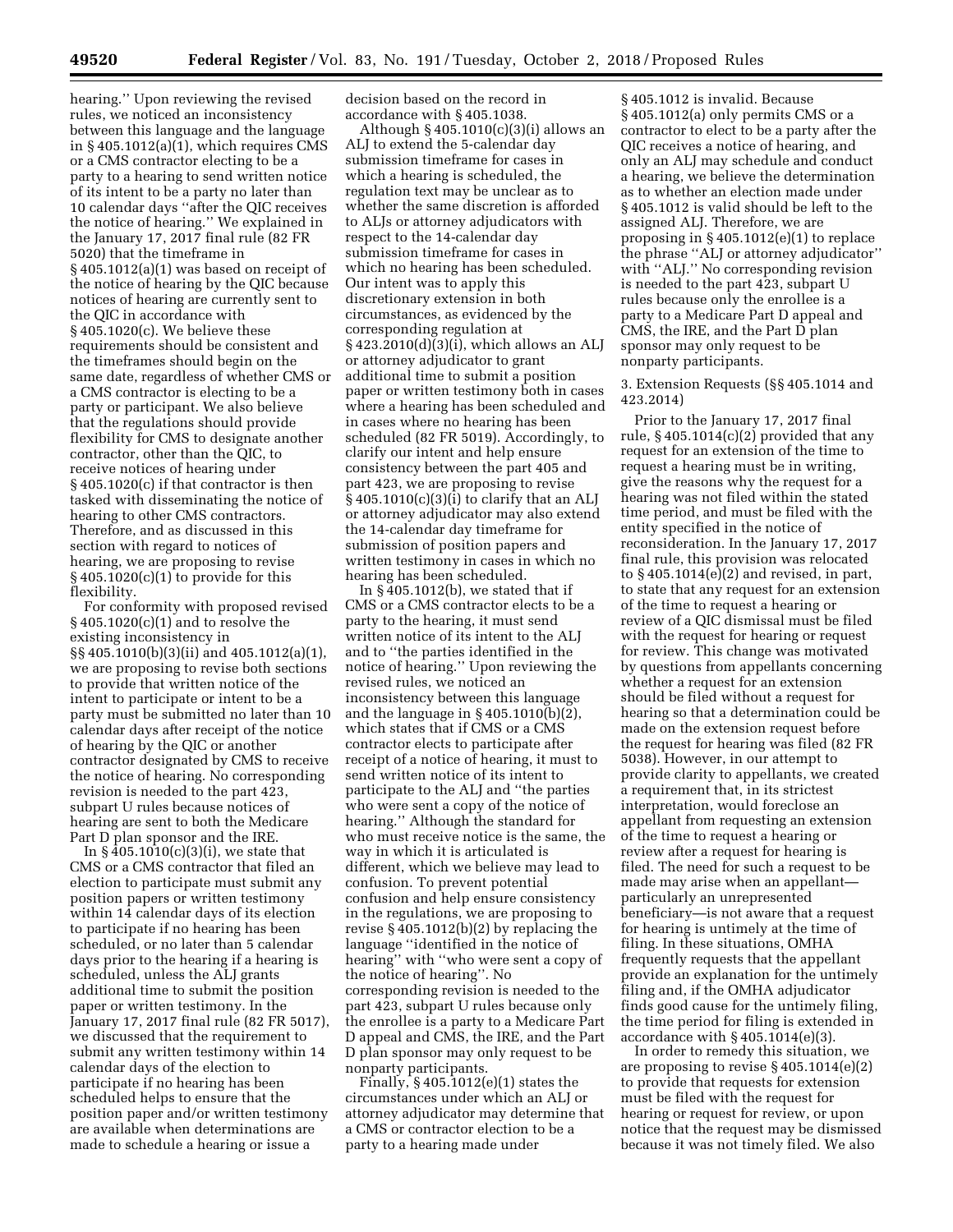are proposing a corresponding revision to § 423.2014(e)(3) for extension requests filed by Medicare Part D enrollees.

#### 4. Notice of Hearing (§ 405.1020)

In  $§$  405.1020(c)(1), we require that a notice of hearing be sent to all parties that filed an appeal or participated in the reconsideration, any party who was found liable for the services at issue subsequent to the initial determination or may be found liable based on a review of the record, the QIC that issued the reconsideration, and CMS or a contractor that elected to participate in the proceedings in accordance with § 405.1010(b) or that the ALJ believes would be beneficial to the hearing, advising them of the proposed time and place of the hearing. However, this rule does not account for requests for reconsideration that are escalated from the QIC level to the OMHA level of appeal without a reconsideration having been issued.

To help ensure that the QIC, and other CMS contractors who receive notice of scheduled hearings through the QIC, receive notice of all scheduled hearings, we are proposing to revise  $§$  405.1020(c)(1) to require that notice be sent to the QIC that issued the reconsideration or from which the request for reconsideration was escalated. As discussed in section II.H.3. of this proposed rule with regard to CMS and CMS contractor submissions, we also are proposing to provide future flexibility for CMS to designate another contractor to receive notices of hearing by revising  $\S 405.1020(c)(1)$  to state, in part, that the notice of hearing may instead be sent to another contractor designated by CMS to receive it. No corresponding revisions are needed in  $§$  423.2020(c)(1) because escalation is not available in Medicare Part D appeals, and notices of hearing are sent to both the Medicare Part D plan sponsor and the IRE.

5. Request for an In-Person or Video Teleconference (VTC) Hearing (§§ 405.1020 and 423.2020)

Section 405.1020(i)(1) and (i)(5) provides that if an unrepresented beneficiary who filed the request for hearing objects to a video-teleconference (VTC) hearing or to the ALJ's offer to conduct a hearing by telephone, or if a party other than an unrepresented beneficiary who filed the request for hearing objects to a telephone or VTC hearing, an ALJ may grant the unrepresented beneficiary's or other party's request for an in-person or VTC hearing if it satisfies the requirements in § 405.1020(i)(1) through (3), with the

concurrence of the Chief ALJ or a designee and upon a finding of good cause. Prior to the January 17, 2017 final rule, § 405.1020(i) dealt exclusively with a party's request for an in-person hearing and § 405.1020(i)(5) required concurrence of the Managing Field Office ALJ and a finding of good cause for an ALJ to grant the request. (As we discussed in the January 17, 2017 final rule, the position of Managing Field Office ALJ was replaced by the position of Associate Chief ALJ, and we replaced the reference to ''Managing Field Office ALJ'' in § 405.1020(i)(5) with ''Chief ALJ or a designee'' to provide greater flexibility in the future as position titles change.) Managing Field Office ALJ concurrence and a finding of good cause were not required prior to the January 17, 2017 final rule for requests for a VTC hearing because VTC was the default method of hearing.

When we revised § 405.1020(i) in the January 17, 2017 final rule to reflect the change from VTC to telephone hearing as the default method for appearances by parties other than unrepresented beneficiaries, we neglected to restrict the requirement for the concurrence of the Chief ALJ or designee to requests for in-person hearing, in accordance with § 405.1020(b)(1)(ii) and (b)(2)(ii). In addition, we neglected to clarify that, because VTC is the default hearing method for unrepresented beneficiaries, a finding of good cause is not required when an unrepresented beneficiary who filed the request for hearing objects to an ALJ's offer to conduct a hearing by telephone and requests a VTC hearing. Accordingly, we are proposing to revise § 405.1020(i)(5) to clarify that concurrence of the Chief ALJ or designee is only required if the request is for an in-person hearing, and that a finding of good cause is not required for a request for VTC hearing made by an unrepresented beneficiary who filed the request for hearing and objects to an ALJ's offer to conduct a hearing by telephone. We also are proposing corresponding revisions to § 423.2020(i)(5) for objections filed by Medicare Part D enrollees.

In reviewing the January 17, 2017 final rule, we also noted potential confusion about whether § 405.1020(e) or (i) applies to objections to the place of a hearing when the objection is accompanied by a request for a VTC or an in-person hearing. While an objection to a hearing being conducted by telephone or VTC may broadly qualify as an objection to the place of the hearing under § 405.1020(e), our intent was for § 405.1020(i) to apply to such an objection when the objection is accompanied by a request for a different

hearing format, because § 405.1020(i) is specific to an objection to the scheduled hearing format and request for an alternate hearing format. To mitigate the potential confusion as to which provisions applies, we are proposing to revise § 405.1020(e) by adding paragraph (e)(5) to make clear that it applies only when the party's or enrollee's objection does not include a request for an in-person or VTC hearing. We also are proposing a corresponding revision to § 423.2020(e) concerning a Medicare Part D enrollee's objection to the time and place of hearing.36. Dismissal of a Request for a Hearing (§§ 405.1052 and 423.2052)

Section 405.1052(a) describes the situations under which an ALJ may dismiss a request for hearing (other than withdrawals of requests for hearing, which are described in § 405.1052(c)). Although paragraph (a) pertains only to ALJ dismissals, paragraphs (a)(3), (4)(i), (5), and (6) contain inadvertent references to attorney adjudicators.

• Paragraph (a)(3) states that an ALJ may dismiss a request for hearing when the party did not request a hearing within the stated time period and the ALJ or attorney adjudicator has not found good cause for extending the deadline, as provided in § 405.1014(e).

• Paragraph (a)(4)(i) provides that when determining whether the beneficiary's surviving spouse or estate has a remaining financial interest, the ALJ or attorney adjudicator considers whether the surviving spouse or estate remains liable for the services that were denied or a Medicare contractor held the beneficiary liable for subsequent similar services under the limitation of liability provisions based on the denial of the services at issue. (As discussed in section II.H.10. of this proposed rule, we are proposing to change the reference to ''limitation of liability'' to ''limitation on liability.'')

• Paragraph (a)(5) states that an ALJ or attorney adjudicator dismisses a hearing request entirely or refuses to consider any one or more of the issues because a QIC, an ALJ or attorney adjudicator, or the Council has made a previous determination or decision under part 405, Subpart I about the appellant's rights on the same facts and on the same issue(s) or claim(s), and this previous determination or decision has become binding by either administrative or judicial action.

• Paragraph (a)(6) states that an ALJ or attorney adjudicator may conclude that an appellant has abandoned a request for hearing when OMHA attempts to schedule a hearing and is unable to contact the appellant after making reasonable efforts to do so.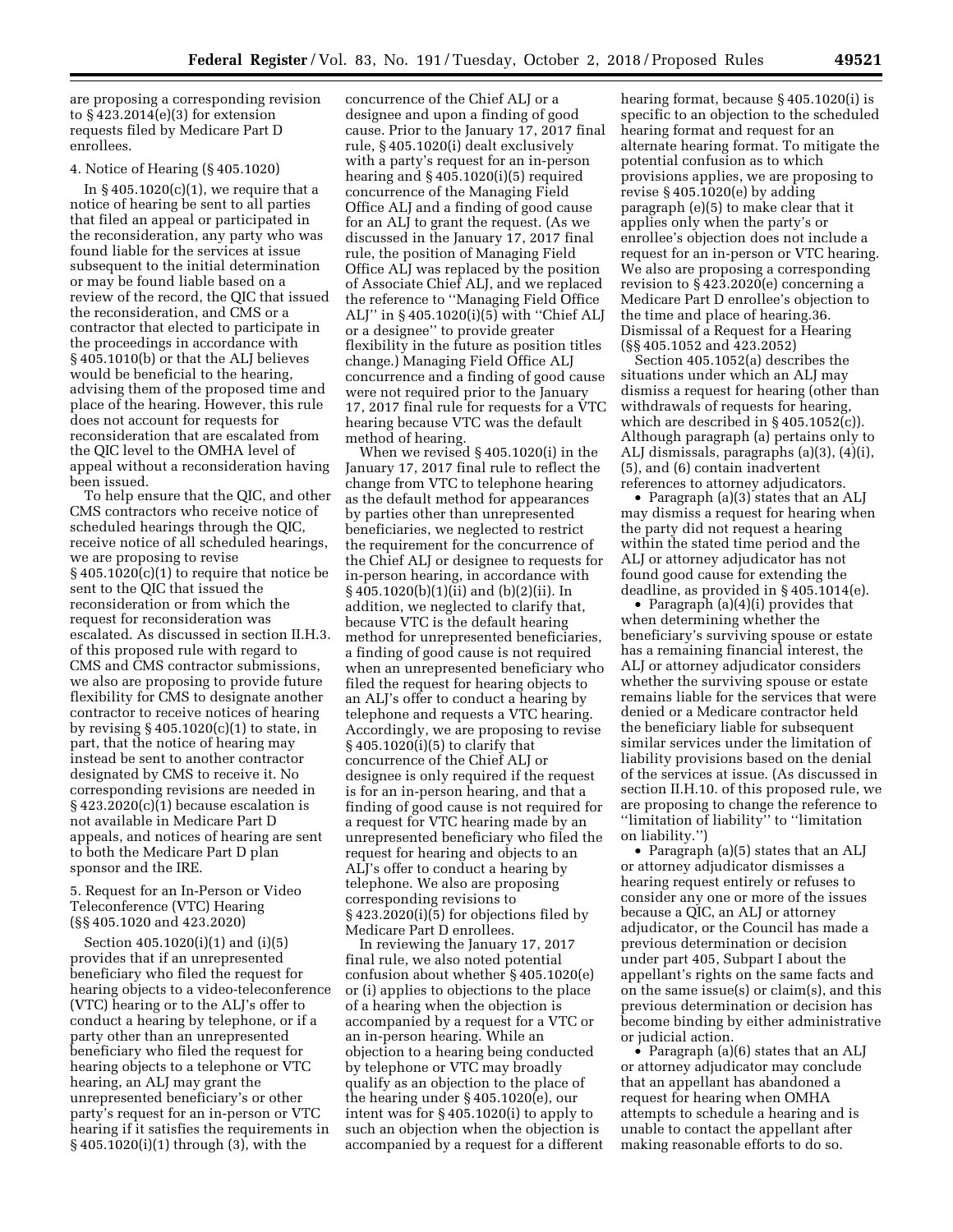As discussed of in the January 17, 2017 final rule (82 FR 4982), our intent in finalizing the attorney adjudicator proposals was to provide authority for attorney adjudicators to dismiss a request for hearing only when an appellant withdraws his or her request for an ALJ hearing, and not under any other circumstances. We further explained that attorney adjudicators could not dismiss a request for hearing due to procedural issues or make a determination that would result in a dismissal of a request for an ALJ hearing (other than a determination that the appellant had withdrawn the request for hearing) (82 FR 5008 and 5009). Therefore, we are proposing to revise § 405.1052(a)(3), (a)(4)(i), and (a)(6) to remove the reference to attorney adjudicators and paragraph (a)(5) to remove the first reference to an attorney adjudicator. We also are proposing corresponding corrections to § 423.2052(a)(3), (5), and (6) for dismissals of Part D requests for hearing.

Prior to the January 17, 2017 final rule, § 405.1052(b) required that notice of a dismissal of a request for hearing be sent to all parties at their last known address. We explained in the final rule that the requirement to send notice of the dismissal to all parties was overly inclusive and caused confusion by requiring notice of a dismissal to be sent to parties who have not received a copy of the request for hearing or request for review that is being dismissed (82 FR 5086). Therefore, we revised this provision (and moved it to § 405.1052(d)) to state that OMHA mails or otherwise transmits a written notice of a dismissal of a request for hearing or review to all parties who were sent a copy of the request for hearing or review at their last known address.

However, in our effort to better tailor the list of recipients, we neglected to specify that notice is also sent to the appellant—who must receive notice of the dismissal, but would not have received a copy of its own request for hearing or review—and to account for CMS or a CMS contractor who elected to be a party to the appeal. We believe that CMS or a CMS contractor that is a party to an appeal has an interest in the outcome of the appeal and should be notified if the request for hearing or review is dismissed. Section 405.1046 helps ensure that CMS or CMS contractors who are a party to a hearing receive notice of the decision by requiring that the decision be sent to all parties at their last known address. In order to help ensure CMS and CMS contractors are afforded similar notice of dismissals, and that the appellant is notified of a dismissal of its request for

hearing or review, we are proposing to revise § 405.1052(d) to require that notice be sent to the appellant, all parties who were sent a copy of the request for hearing or review at their last known address, and to CMS or a CMS contractor that is a party to the proceedings on a request for hearing. No corresponding revision to § 423.2052 is needed because only the enrollee is a party to a Medicare Part D appeal and receives notice of the dismissal.

7. Remanding a Dismissal of a Request for Reconsideration (§§ 405.1056, 405.1034, 423.2034, and 423.2056)

Section 405.1056(a)(1) provides that if an ALJ or attorney adjudicator requests an official copy of a missing redetermination or reconsideration for an appealed claim in accordance with § 405.1034, and the QIC or another contractor does not furnish the copy within the timeframe specified in § 405.1034, the ALJ or attorney adjudicator may issue a remand directing the QIC or other contractor to reconstruct the record or, if it is not able to do so, initiate a new appeal adjudication. Section 405.1056(a)(2) provides that if the QIC does not furnish the case file for an appealed reconsideration, an ALJ or attorney adjudicator may issue a remand directing the QIC to reconstruct the record or, if it is not able to do so, initiate a new appeal adjudication. In § 405.1056(d), an ALJ or attorney adjudicator will remand a case to the appropriate QIC if the ALJ or attorney adjudicator determines that a QIC's dismissal of a request for reconsideration was in error.

Occasionally, an ALJ or attorney adjudicator may need to remand a request for review of a dismissal of a reconsideration request for reasons similar to those specified in § 405.1056(a)(1) and (2) because the ALJ or attorney adjudicator is unable to obtain an official copy of the dismissal determination, or because the QIC does not furnish the case file for an appealed dismissal. By restricting the bases for remand under § 405.1056(a)(1) and (2) to appeals of reconsiderations, we inadvertently made these reasons unavailable for remands of requests for review of a dismissal under § 405.1056(d). Therefore, we are proposing to revise § 405.1056(d) by redesignating existing paragraph (d) as paragraph (d)(1), and adding paragraph (d)(2) to state that an ALJ or attorney adjudicator may also remand a request for review of a dismissal in accordance with the procedures in paragraph (a) of the section if an official copy of the notice of dismissal or case file cannot be

obtained from the QIC. We also are proposing corresponding revisions to § 423.2056(d) for Medicare Part D remands of a request for review of an IRE's dismissal of a request for reconsideration. This proposed change would necessitate two additional revisions.

First, §§ 405.1056(g) and 423.2056(g), which discuss reviews of remands by the Chief ALJ or designee, state that the review of remand procedures are not available for and do not apply to remands that are issued under §§ 405.1056(d) or 423.2056(d), respectively. In the January 17, 2017 final rule, we explained that this limitation was due to the fact that remands issued on review of a QIC's or IRE's dismissal of a request for reconsideration (that is, based on a determination that the QIC's or IRE's dismissal was in error) are more akin to a determination than a purely procedural mechanism (82 FR 5069 through 5070). Because remands issued under new proposed §§ 405.1056(d)(2) and 423.2056(d)(2) would be procedural remands, we are proposing to revise §§ 405.1056(g) and 423.2056(g) by replacing the references to paragraph (d) with a reference to paragraph (d)(1), so that remands issued under paragraph (d)(2) would be subject to the review of remand procedures in paragraph (g).

Second, we are proposing to revise §§ 405.1034(a)(1) and 423.2034(a)(1) to provide that the request for information procedures in these paragraphs apply not only to requests for official copies of redeterminations and reconsiderations, but also to requests for official copies of dismissals of requests for redetermination or reconsideration.

#### 8. Notice of a Remand (§ 405.1056)

Section 405.1056(f) provides that OMHA mails or otherwise transmits written notice of a remand of a request for hearing or request for review to all of the parties who were sent a copy of the request for hearing or review, at their last known address, and to CMS or a contractor that elected to be a participant in the proceedings or party to the hearing. However, § 405.1056(f) does not require that notice be sent to the appellant, who would not have received a copy of its own request for hearing or review. For the same reasons described in section II.H.6 above with regard to notices of dismissal, we are proposing to revise § 405.1056(f) to require that notice be sent to the appellant, all parties who were sent a copy of the request for hearing or review at their last known address, and to CMS or a contractor that elected to be a participant in the proceedings or party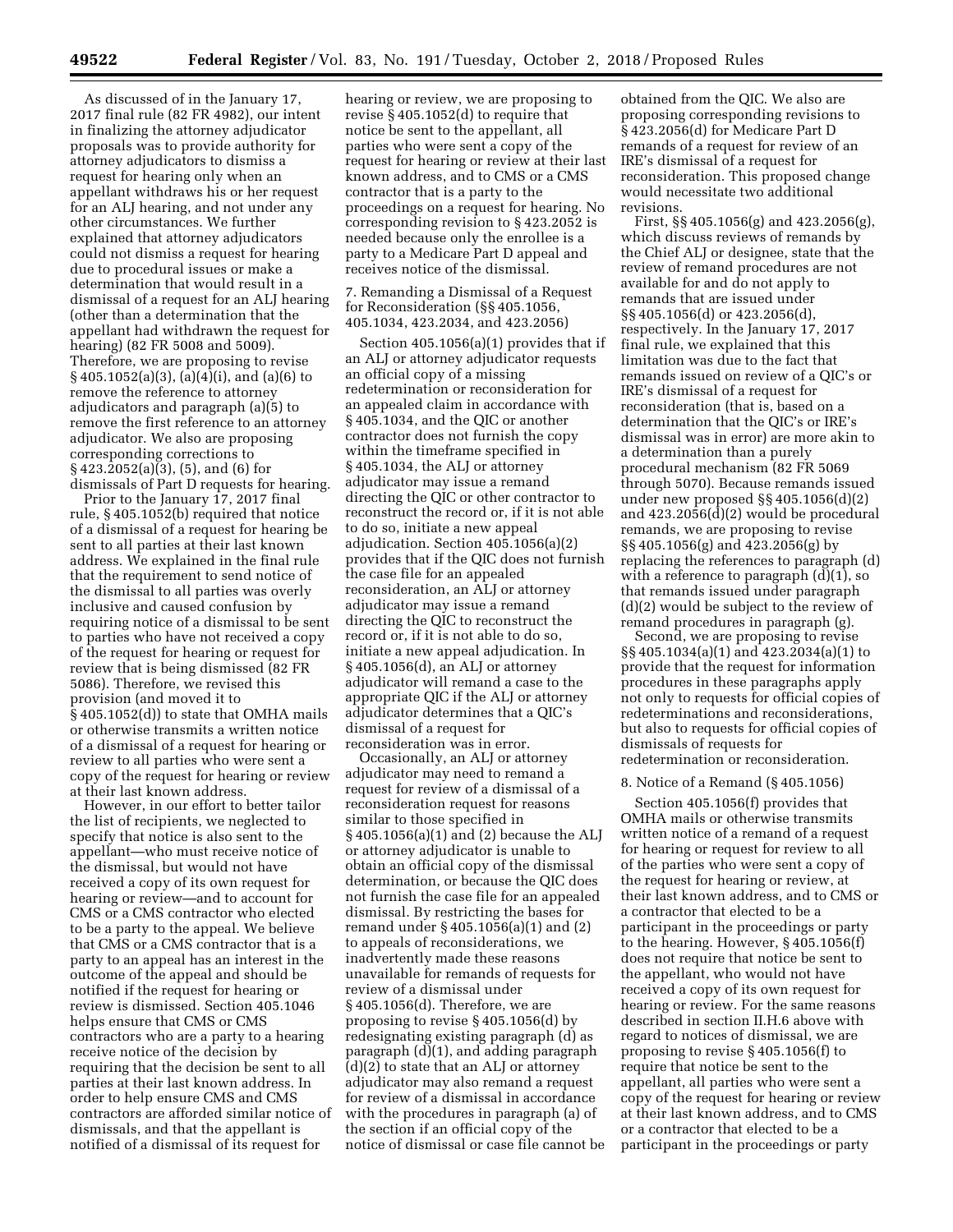to the hearing. No corresponding revision to part 423, subpart U is needed because § 423.2056(f) already provides that notice is sent to the enrollee, who is the only party to a Part D appeal.

In addition, § 405.1056(f) provides that the notice of remand states that there is a right to request that the Chief ALJ or a designee review the remand. However, § 405.1056(g) states that the review of remand procedures are not available for and do not apply to remands that are issued under § 405.1056(d) (which, as noted in section II.H.D.7. of this proposed rule, we are proposing to redesignate as § 405.1056(d)(1)). To resolve this discrepancy and help ensure that parties receive accurate information regarding the availability of the review of remand procedures, we are proposing to revise § 405.1056(f) to clarify that the notice of remand states that there is a right to request that the Chief ALJ or a designee review the remand, unless the remand was issued under § 405.1056(d)(1). We are also proposing corresponding changes to § 423.2056(d)(1).

#### 9. Requested Remands (§ 423.2056)

Section 423.2056(b) provides that if an ALJ or attorney adjudicator finds that the IRE issued a reconsideration and no redetermination was made with respect to the issue under appeal or the request for redetermination was dismissed, the reconsideration will be remanded to the IRE, or its successor, to readjudicate the request for reconsideration. However, when we finalized this provision in the January 17, 2017 final rule, we did not account for situations in which no redetermination was issued because the Medicare Part D plan sponsor failed to meet the timeframe for a standard or expedited redetermination, as provided in § 423.590. In these situations, § 423.2056(b) does not provide a basis for remand because the failure of the Part D plan sponsor to provide a redetermination within the specified timeframe constitutes an adverse redetermination decision, and the Part D plan sponsor is required to forward the enrollee's request to the IRE within 24 hours of the expiration of the adjudication timeframe in accordance with § 423.590(c) (for requests for standard redeterminations) and (e) (for requests for expedited redeterminations). Accordingly, we are proposing to revise § 423.2056(b) to clarify that this reason for remand does not apply when the request for redetermination was forwarded to the IRE in accordance with § 423.590(c) or (e) without a redetermination having been conducted.

# 10. Other Technical Changes

In the January 17, 2017 final rule, we amended regulations throughout 42 CFR part 405, subparts I and J; part 422, subpart M; Part 423, subparts M and U; and part 478, subpart B by replacing certain references to ALJs, ALJ hearing offices, and unspecified entities with a reference to OMHA or an OMHA office. We explained that these changes were being made to provide clarity to the public on the role of OMHA in administering the ALJ hearing program, and to clearly identify where requests and other filings should be directed (82 FR 4992). However, we neglected to revise two existing references to ALJs in § 405.970(c)(2) and one existing reference to an ALJ in § 405.970(d). To correct our oversight, we are proposing to revise  $\S 405.970(c)(2)$  and (d) by replacing each instance of the phrase ''to an ALJ'' with ''to OMHA'' to clarify that appeals are escalated to OMHA, rather than an individual ALJ.

In the January 17, 2017 final rule, in order to reduce confusion with MACs, we revised references to the Medicare Appeals Council throughout part 405, subpart I; part 422, subpart M; and part 423, subparts M and U by replacing ''MAC'' with ''Council'' (82 FR 4993). However, we neglected to change one reference to ''MAC'' in § 423.1990(d)(2)(ii). Accordingly, we are proposing to revise § 423.1990(d)(2)(ii) by replacing ''MAC'' with ''Council.''

In  $\S$  423.2010(d)(1), we stated that CMS, IRE, and/or Part D plan sponsor participation in an appeal may include filing position papers and/or providing testimony to clarify factual or policy issues in a case, but it does not include calling witnesses or cross-examining the witnesses of an enrollee to the hearing. This provision is similar to  $§$  405.1010(c)(1), which describes the scope of CMS and CMS contractor participation in Medicare Part A and Part B appeals and provides, in part, that such participation does not include calling witnesses or cross-examining the witnesses of a party to the hearing. When finalizing  $\S 423.2010(d)(1)$  in the January 17, 2017 final rule, which we based on § 405.1010(c)(1), we inadvertently retained the phrase ''to the hearing'' after ''enrollee''. We believe this phrase is unnecessary in this context and reads awkwardly, and are proposing to revise § 423.2010(d)(1) to remove it.

Prior to the January 17, 2017 final rule, § 423.2016(b)(1) provided that an ALJ may consider the standard for granting an expedited hearing met if a lower-level adjudicator has granted a request for an expedited hearing. We

revised this paragraph in the January 17, 2017 final rule to account for the possibility that a request for an expedited appeal could be granted by an attorney adjudicator. However, we neglected to correct the existing reference to a lower-level adjudicator having granted a request for an expedited hearing. Because lower-level adjudicators do not conduct hearings, we are proposing to revise § 423.2016(b)(1) by replacing ''hearing'' with ''decision''.

Section 423.2032(c) describes the circumstances in which a coverage determination on a drug that was not specified in a request for hearing may be added ''to pending appeal.'' We inadvertently omitted the word ''a'' and are proposing to revise § 423.2032(c) by removing the phrase ''to pending appeal'' and adding ''to a pending appeal'' in its place.

Prior to the January 17, 2017 final rule, § 423.2036(g) stated, in part, that an ALJ may ask the witnesses at a hearing any questions relevant to the issues ''and allow the enrollee or his or her appointed representative, as defined at § 423.560.'' In the final rule, we redesignated this paragraph as paragraph (d), but neglected to correct the missing language at the end of the sentence. For consistency with § 405.1036(d), we are proposing to revise § 423.2036(d) by adding '', to do so'' at the end of the paragraph, before the period.

Section 423.2036(e) discusses what evidence is admissible at the hearing, and states that an ALJ may not consider evidence on any change in condition of a Part D enrollee after a coverage determination, and further provides that if an enrollee wishes for such evidence to be considered, the ALJ must remand the case to the Part D IRE as set forth in § 423.2034(b)(2). Prior to the January 17, 2017 final rule, § 423.2034(b)(2) stated that an ALJ will remand a case to the appropriate Part D IRE if the ALJ determines that the enrollee wishes evidence on his or her change in condition after the coverage determination to be considered in the appeal. In the final rule, we moved this provision to § 423.2056(e), but neglected to update the cross-reference to it in § 423.2036(e). Accordingly, we are proposing to revise § 423.2036(e) to replace the reference to

''§ 423.2034(b)(2)'' with the reference ''§ 423.2056(e)''.

In §§ 405.952(b)(4)(i), 405.972(b)(4)(i), 405.1052(a)(4)(i) and (b)(3)(i), and  $405.1114(c)(1)$ , when discussing determinations as to whether a beneficiary's surviving spouse or estate has a remaining financial interest in an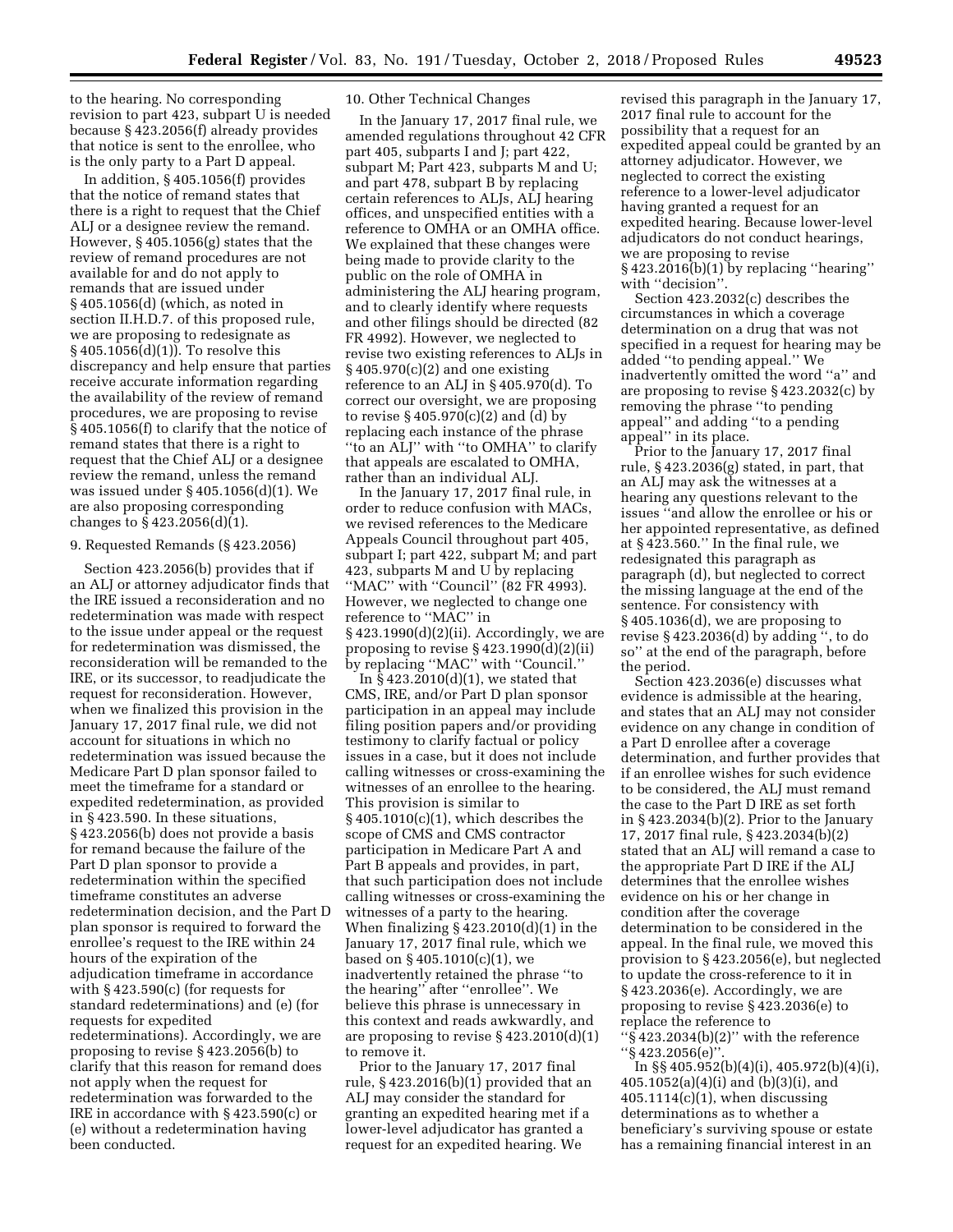appeal, we refer to limitation on liability under section 1879 of the Act as ''limitation of liability.'' To increase consistency with the language used in the statute and help reduce confusion as to which standard is being applied, we are proposing to replace the phrase ''limitation of liability'' with ''limitation on liability'' in each of these sections.

We have identified one provision in part 405, subpart I, and two provisions in part 423, subpart U, where we used incorrect terminal punctuation at the end of a paragraph that is part of a list. To correct our errors, we are proposing to revise §§ 405.1046(a)(2)(ii), 423.2002(b)(1), and 423.2010(b)(3)(ii) by replacing the period at the end of each paragraph with a semicolon.

Lastly, we are proposing to revise the authority citations for parts 405 and 423 to meet current Office of the Federal Register regulatory drafting guidance. The guidance requires that we use only the United States Code (U.S.C.) citations for statutory citation unless the citation does not exist.

# **III. Collection of Information Requirements**

This document does not impose information collection requirements, that is, reporting, recordkeeping or third-party disclosure requirements. In addition, appeals are considered to be an information collection requirement that is associated with an administrative action pertaining to specific individuals or entities (5 CFR 1320.4(a)(2) and (c)). As a result, the burden for preparing and filing an appeal is exempt from the requirements and collection burden estimates of the Paperwork Reduction Act of 1995 (44 U.S.C. 3501 *et seq.*). Consequently, there is no need for review by the Office of Management and Budget under the authority of the PRA.

### **IV. Regulatory Impact Statement**

We have examined the impact of this rule as required by Executive Order 12866 on Regulatory Planning and Review (September 30, 1993), Executive Order 13563 on Improving Regulation and Regulatory Review (January 18, 2011), the Regulatory Flexibility Act (RFA) (September 19, 1980, Pub. L. 96– 354), section 1102(b) of the Act, section 202 of the Unfunded Mandates Reform Act of 1995 (March 22, 1995; Pub. L. 104–4), Executive Order 13132 on Federalism (August 4, 1999), the Congressional Review Act (5 U.S.C. 804(2)), and Executive Order 13771 on Reducing Regulation and Controlling Regulatory Costs (January 30, 2017).

Executive Orders 12866 and 13563 direct agencies to assess all costs and benefits of available regulatory

alternatives and, if regulation is necessary, to select regulatory approaches that maximize net benefits (including potential economic, environmental, public health and safety effects, distributive impacts, and equity). A RIA must be prepared for major rules with economically significant effects (\$100 million or more in any 1 year). This rule does not reach the economic threshold and thus is not considered a major rule.

The RFA requires agencies to analyze options for regulatory relief of small entities. For purposes of the RFA, small entities include small businesses, nonprofit organizations, and small governmental jurisdictions. Most hospitals and most other providers and suppliers are small entities, either by nonprofit status or by having revenues of less than \$7.5 million to \$38.5 million in any 1 year. Individuals and states are not included in the definition of a small entity. We are not preparing an analysis for the RFA because we have determined, and the Secretary certifies, that this proposed rule would not have a significant economic impact on a substantial number of small entities.

In addition, section 1102(b) of the Act requires us to prepare an RIA if a rule may have a significant impact on the operations of a substantial number of small rural hospitals. This analysis must conform to the provisions of section 603 of the RFA. For purposes of section 1102(b) of the Act, we define a small rural hospital as a hospital that is located outside of a Metropolitan Statistical Area for Medicare payment regulations and has fewer than 100 beds. We are not preparing an analysis for section 1102(b) of the Act because we have determined, and the Secretary certifies, that this proposed rule would not have a significant impact on the operations of a substantial number of small rural hospitals.

Section 202 of the Unfunded Mandates Reform Act of 1995 also requires that agencies assess anticipated costs and benefits before issuing any rule whose mandates require spending in any 1 year of \$100 million in 1995 dollars, updated annually for inflation. In 2018, that threshold is approximately \$150 million. This rule would have no consequential effect on state, local, or tribal governments or on the private sector.

Executive Order 13132 establishes certain requirements that an agency must meet when it promulgates a proposed rule (and subsequent final rule) that imposes substantial direct requirement costs on state and local governments, preempts state law, or otherwise has Federalism implications. Since this regulation does not impose any costs on state or local governments, the requirements of Executive Order 13132 are not applicable.

Executive Order 13771, titled Reducing Regulation and Controlling Regulatory Costs, was issued on January 30, 2017 and requires that the costs associated with significant new regulations ''shall, to the extent permitted by law, be offset by the elimination of existing costs associated with at least two prior regulations.'' OMB's interim guidance, issued on April 5, 2017, *[https://](https://www.whitehouse.gov/sites/whitehouse.gov/files/omb/memoranda/2017/M-17-21-OMB.pdf) [www.whitehouse.gov/sites/](https://www.whitehouse.gov/sites/whitehouse.gov/files/omb/memoranda/2017/M-17-21-OMB.pdf) [whitehouse.gov/files/omb/memoranda/](https://www.whitehouse.gov/sites/whitehouse.gov/files/omb/memoranda/2017/M-17-21-OMB.pdf) [2017/M-17-21-OMB.pdf,](https://www.whitehouse.gov/sites/whitehouse.gov/files/omb/memoranda/2017/M-17-21-OMB.pdf)* explains that ''E.O. 13771 deregulatory actions are not limited to those defined as significant under E.O. 12866 or OMB's Final Bulletin on Good Guidance Practices.'' This proposed rule, if finalized, is considered a E.O. 13771 deregulatory action. Consistent with Executive Order 13771 requirements, when discounted from 2016 to infinity at 7 percent, this proposed rule would annually save \$9,497,685.00 a year.

Our proposal to remove the requirement that appellants sign appeal requests would result in a slight reduction of burden to appellants by allowing them to spend less time developing their appeal request and appealing dismissals of appeal requests for lack of a signature to the next level of review. Using the data from the number of appeal requests received, we estimate that approximately 4,465,000 appeal requests per year require a signature. We estimate that it takes 1 minute to sign the appeal request. Therefore, the reduction in administrative time spent would be  $4,465,000 \times 0.016$  hour = 71,440.00 hours.

We used an adjusted hourly wage of \$34.66 based on the Bureau of Labor Statistics May 2016 website for occupation code 43–9199, ''All other office and administrative support workers,'' which gives a mean hourly salary of \$17.33, which when multiplied by a factor of two to include overhead, and fringe benefits, results in \$34.66 an hour. The consequent cost savings would be  $71,440.00 \times $34.66 =$ \$2,476,110.40 for time spent signing the appeal requests.

Based on a sampling of the number of appeal requests that are dismissed for not containing a signature, we estimated that 284,486 appeal requests are dismissed per year for not containing a signature on them, and 5 minutes to request that the adjudicator vacate the dismissal or appeal the dismissal. For appellants, the reduction in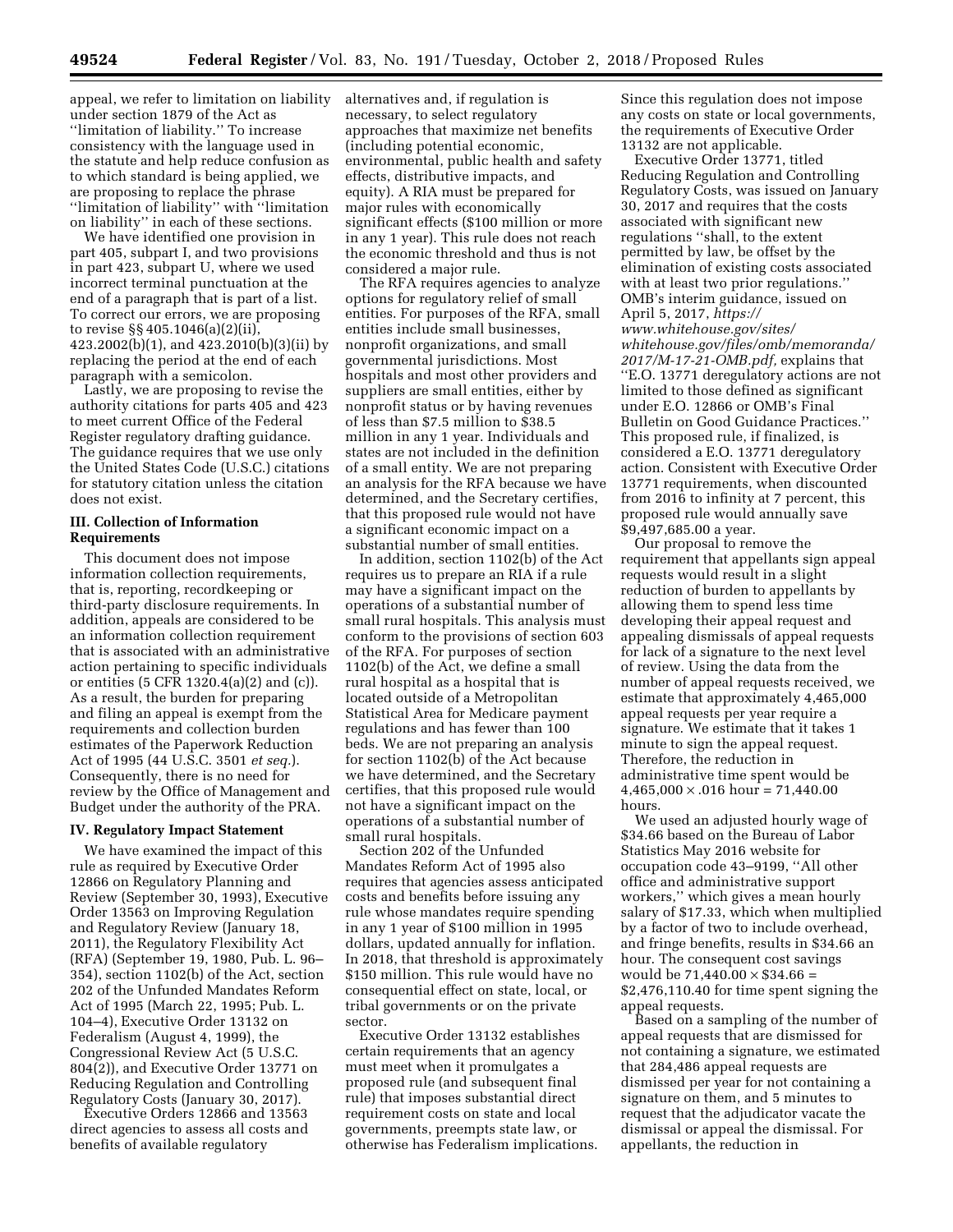administrative time spent would be  $284,486 \times 0.0083$  hours = 23,612 hours with a consequent savings of 23,612 hours  $\times$  \$34.66 per hour = \$818,404.00. The total amount saved for appellants would be \$3,294,514.40, which consists of \$2,476,110.40 for time spent signing the appeal requests added to \$818,404.00 for time saved appealing the dismissed appeal requests.

When the cost of contractors dismissing appeal requests for the lack of signature is factored in, the cost savings becomes \$11,757,600. This cost is calculated by multiplying the number of appeal requests dismissed at the MAC and QIC levels multiplied by the cost that we pay the contractors to adjudicate a dismissal. The average cost for a MAC to dismiss an appeal request would be  $$25 \times 200,000$  appeals dismissed for a lack of signature per year, which equates to \$5,000,000. The average cost for a QIC to dismiss an appeal request would be  $$80 \times 84,470$  appeal requests dismissed for a lack of signature per year, which equates to a savings of \$6,757,600. When these two costs are added together the cost savings becomes \$11,757,600.

In accordance with the provisions of Executive Order 12866, this proposed rule was reviewed by the Office of Management and Budget.

# **V. Response to Comments**

Because of the large number of public comments we normally receive on **Federal Register** documents, we are not able to acknowledge or respond to them individually. We will consider all comments we receive by the date and time specified in the **DATES** section of this preamble, and, when we proceed with a subsequent document, we will respond to the comments in the preamble to that document.

### **List of Subjects**

# *42 CFR Part 405*

Administrative practice and procedure, Diseases, Health facilities, Health professions, Medical devices, Medicare, Reporting and recordkeeping, Rural areas, X-rays.

#### *42 CFR Part 423*

Administrative practice and procedures, Emergency medical services, Health facilities, Health maintenance organizations (HMO), Medicare, Penalties, Privacy, Reporting and recordkeeping requirements.

For reasons stated in the preamble, CMS proposes to amend 42 CFR parts 405 and 423 as follows:

### **PART 405—FEDERAL HEALTH INSURANCE FOR THE AGED AND DISABLED**

■ 1. The authority citation for part 405 is revised to read as follows:

**Authority:** 42 U.S.C. 263a, 405(a), 1302, 1320b–12, 1395x, 1395y(a), 1395ff, 1395hh, 1395kk, 1395rr, and 1395ww(k).

#### **§ 405.910 [Amended]**

■ 2. Section 405.910 is amended— ■ a. In paragraph (c)(5), by removing the phrase ''health insurance claim''; and ■ b. In paragraph (e)(4), by removing the reference ''§ 405.906(a)(1)(iv)'' and adding the reference ''§ 405.906(a)(4)'' in its place.

# **§ 405.926 [Amended]**

■ 3. Section 405.926 is amended in paragraph (f) by removing the reference ''§§ 483.5(n) and 483.15'' and adding the reference ''§ 483.5 definition of 'transfer and discharge' and § 483.15'' in its place.

# **§ 405.944 [Amended]**

■ 4. Section 405.944 is amended— ■ a. In paragraph (b)(2) by removing the phrase ''health insurance claim''; and ■ b. In paragraph (b)(4) by removing the phrase ''and signature''.

#### **§ 405.952 [Amended]**

 $\blacksquare$  5. Section 405.952 is amended—  $\blacksquare$  a. In paragraph (b)(4)(i) by removing the phrase ''limitation of liability'' and adding the phrase ''limitation on liability'' in its place; and

■ b. In paragraph (d) by removing the phrase ''6 months'' and adding the phrase ''180 calendar days'' in its place.

#### **§ 405.964 [Amended]**

■ 6. Section 405.964 is amended— ■ a. In paragraph (b)(2) by removing the phrase ''health insurance claim''; and ■ b. In paragraph (b)(4) by removing the phrase ''and signature''.

### **§ 405.970 [Amended]**

■ 7. Section 405.970 is amended in paragraphs (c)(2) and (d) by removing the phrase ''to an ALJ'' each time it appears and adding the phrase ''to OMHA'' in its place.

#### **§ 405.972 [Amended]**

■ 8. Section 405.972 is amended— ■ a. In paragraph (b)(4)(i) by removing the phrase ''limitation of liability'' and adding the phrase ''limitation on liability'' in its place; and ■ b. In paragraph (d) by removing the phrase ''6 months'' and adding the

phrase ''180 calendar days'' in its place. ■ 9. Section 405.1006 is amended by revising paragraph (d)(4) to read as follows:

**§ 405.1006 Amount in controversy required for an ALJ hearing and judicial review.** 

\* \* \* \* \*

(d) \* \* \* (4) *Overpayments.* Notwithstanding paragraph (d)(1) of this section, when an appeal involves an identified overpayment, the amount in controversy is the amount of the overpayment specified in the demand letter, or the amount of the revised overpayment if the amount originally demanded changes as a result of a subsequent determination or appeal, for the items or services in the disputed claim. When an appeal involves an estimated overpayment amount determined through the use of statistical sampling and extrapolation, the amount in controversy is the total amount of the estimated overpayment determined through extrapolation, as specified in the demand letter, or as subsequently

\* \* \* \* \* ■ 10. Section 405.1010 is amended by revising paragraphs (b)(1), (b)(3)(ii),  $(c)(3)(i)$ , and  $(c)(3)(ii)(A)$  to read as follows:

#### **§ 405.1010 When CMS or its contractors may participate in the proceedings on a request for an ALJ hearing.**

\* \* \* \* \*

revised.

(b) \* \* \* (1) *No notice of hearing.* If CMS or a contractor elects to participate before receipt of a notice of hearing, or when a notice of hearing is not required, it must send written notice of its intent to participate to—

(i) The assigned ALJ or attorney adjudicator, or a designee of the Chief ALJ if the request for hearing is not yet assigned to an ALJ or attorney adjudicator; and

(ii) The parties who were sent a copy of the notice of reconsideration or, for escalated requests for reconsideration, any party that filed a request for reconsideration or was found liable for the services at issue subsequent to the initial determination.

- \* \* \* \* \*
- (3) \* \* \*

(ii) If a hearing is scheduled, no later than 10 calendar days after receipt of the notice of hearing by the QIC or another contractor designated by CMS to receive the notice of hearing.

- $(c) * *$  $(3) * * * *$
- 

(i) Unless the ALJ or attorney adjudicator grants additional time to submit the position paper or written testimony, a position paper or written testimony must be submitted within 14 calendar days of an election to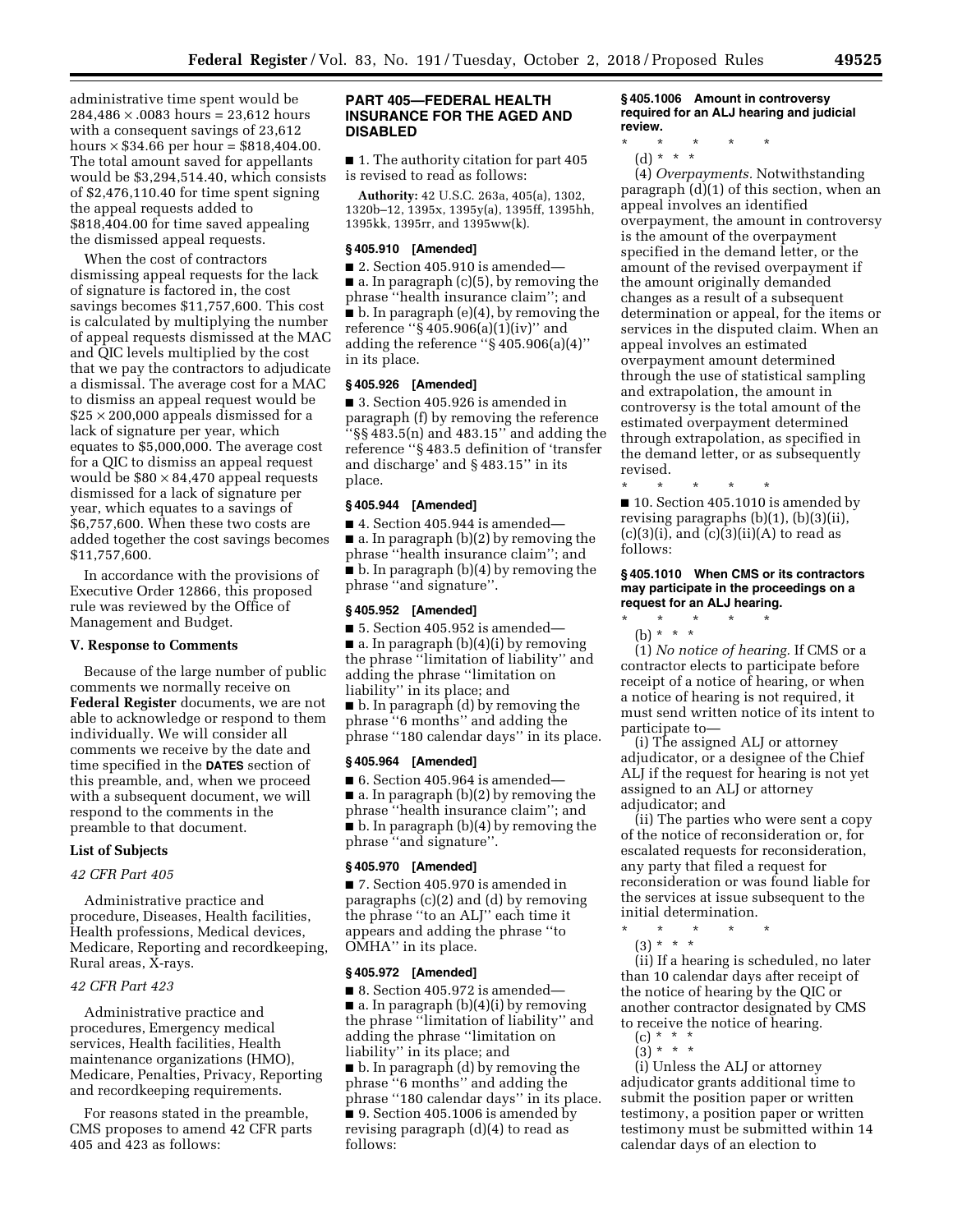participate if no hearing has been scheduled, or no later than 5 calendar days prior to the hearing if a hearing is scheduled.

 $(ii) * * * *$ 

(A) The parties that are required to be sent a copy of the notice of intent to participate in accordance with paragraph (b)(1) of this section, if the position paper or written testimony is being submitted before receipt of a notice of hearing for the appeal; or

\* \* \* \* \*

**§ 405.1012 [Amended]** 

 $\blacksquare$  11. Section 405.1012 is amended— ■ a. In paragraph (a)(1) by removing the phrase ''after the QIC receives the notice of hearing'' and adding the phrase ''after receipt of the notice of hearing by the QIC or another contractor designated by CMS to receive the notice of hearing'' in its place;

■ b. In paragraph (b) by removing the phrase ''identified in the notice of hearing'' and adding the phrase ''who were sent a copy of the notice of hearing'' in its place; and

 $\blacksquare$  c. In paragraph (e)(1) by removing the phrase ''ALJ or attorney adjudicator'' and adding the term ''ALJ'' in its place.

# **§ 405.1014 [Amended]**

■ 12. Section 405.1014 is amended—  $\blacksquare$  a. In paragraph (a)(1)(i) by removing the phrase ''health insurance claim''; and

■ b. In paragraph (e)(2) by removing the phrase ''with the request for hearing or request for review of a QIC dismissal'' and adding the phrase ''with the request for hearing or request for review of a QIC dismissal, or upon notice that the request may be dismissed because it was not timely filed,'' in its place.

■ 13. Section 405.1020 is amended by revising paragraph (c)(1), adding paragraph (e)(5), and revising paragraph (i)(5) to read as follows:

# **§ 405.1020 Time and place for a hearing before an ALJ.**

\* \* \* \* \*

(c) \* \* \*

(1) A notice of hearing is sent to all parties that filed an appeal or participated in the reconsideration; any party who was found liable for the services at issue subsequent to the initial determination or may be found liable based on a review of the record; the QIC that issued the reconsideration or from which the request for reconsideration was escalated, or another contractor designated to receive the notice of hearing by CMS; and CMS or a contractor that elected to participate in the proceedings in accordance with § 405.1010(b) or that the ALJ believes

would be beneficial to the hearing, advising them of the proposed time and place of the hearing.

\* \* \* \* \* (e) \* \* \*

(5) If the party's objection to the place of the hearing includes a request for an in-person or VTC hearing, the objection

and request are considered in paragraph (i) of this section.

\* \* \* \* \*  $(i) * * * *$ 

(5) The ALJ may grant the request, with the concurrence of the Chief ALJ or designee if the request was for an inperson hearing, upon a finding of good cause and will reschedule the hearing for a time and place when the party may appear in person or by VTC before the ALJ. Good cause is not required for a request for VTC hearing made by an unrepresented beneficiary who filed the request for hearing and objects to an ALJ's offer to conduct a hearing by telephone.

\* \* \* \* \* ■ 14. Section 405.1034 is amended by revising paragraph (a)(1) to read as follows:

# **§ 405.1034 Requesting information from the QIC.**

 $(a) * * * *$ 

(1) Official copies of redeterminations and reconsiderations that were conducted on the appealed claims, and official copies of dismissals of a request for redetermination or reconsideration, can be provided only by CMS or its contractors. Prior to issuing a request for information to the QIC, OMHA will confirm whether an electronic copy of the redetermination, reconsideration, or dismissal is available in the official system of record, and if so will accept the electronic copy as an official copy. \* \* \* \* \*

# **§ 405.1046 [Amended]**

■ 15. Section 405.1046 is amended in paragraph (a)(2)(ii) by removing the period at the end of the paragraph and adding a semicolon in its place. ■ 16. Section 405.1052 is amended by revising paragraphs  $(a)(3)$ ,  $(a)(4)(i)$ ,  $(a)(5)$ and  $(6)$ ,  $(b)(3)(i)$ ,  $(d)$ , and  $(e)$  to read as follows:

#### **§ 405.1052 Dismissal of a request for a hearing before an ALJ or request for review of a QIC dismissal.**

 $(a) * * * *$ 

(3) The party did not request a hearing within the stated time period and the ALJ has not found good cause for extending the deadline, as provided in § 405.1014(e).

 $(4) * * * *$ 

(i) The request for hearing was filed by the beneficiary or the beneficiary's representative, and the beneficiary's surviving spouse or estate has no remaining financial interest in the case. In deciding this issue, the ALJ considers if the surviving spouse or estate remains liable for the services that were denied or a Medicare contractor held the beneficiary liable for subsequent similar services under the limitation on liability provisions based on the denial of the services at issue.

\* \* \* \* \*

(5) The ALJ dismisses a hearing request entirely or refuses to consider any one or more of the issues because a QIC, an ALJ or attorney adjudicator, or the Council has made a previous determination or decision under this subpart about the appellant's rights on the same facts and on the same issue(s) or claim(s), and this previous determination or decision has become binding by either administrative or judicial action.

(6) The appellant abandons the request for hearing. An ALJ may conclude that an appellant has abandoned a request for hearing when OMHA attempts to schedule a hearing and is unable to contact the appellant after making reasonable efforts to do so.

- \* \* \* \* \*
	- (b) \* \* \*
	- $(3) * * * *$

(i) The request for review was filed by the beneficiary or the beneficiary's representative, and the beneficiary's surviving spouse or estate has no remaining financial interest in the case. In deciding this issue, the ALJ or attorney adjudicator considers if the surviving spouse or estate remains liable for the services that were denied or a Medicare contractor held the beneficiary liable for subsequent similar services under the limitation on liability provisions based on the denial of the services at issue.

\* \* \* \* \*

(d) *Notice of dismissal.* OMHA mails or otherwise transmits a written notice of the dismissal of the hearing or review request to the appellant, all parties who were sent a copy of the request for hearing or review at their last known address, and to CMS or a CMS contractor that is a party to the proceedings on a request for hearing. The notice states that there is a right to request that the ALJ or attorney adjudicator vacate the dismissal action. The appeal will proceed with respect to any other parties who filed a valid request for hearing or review regarding the same claim or disputed matter.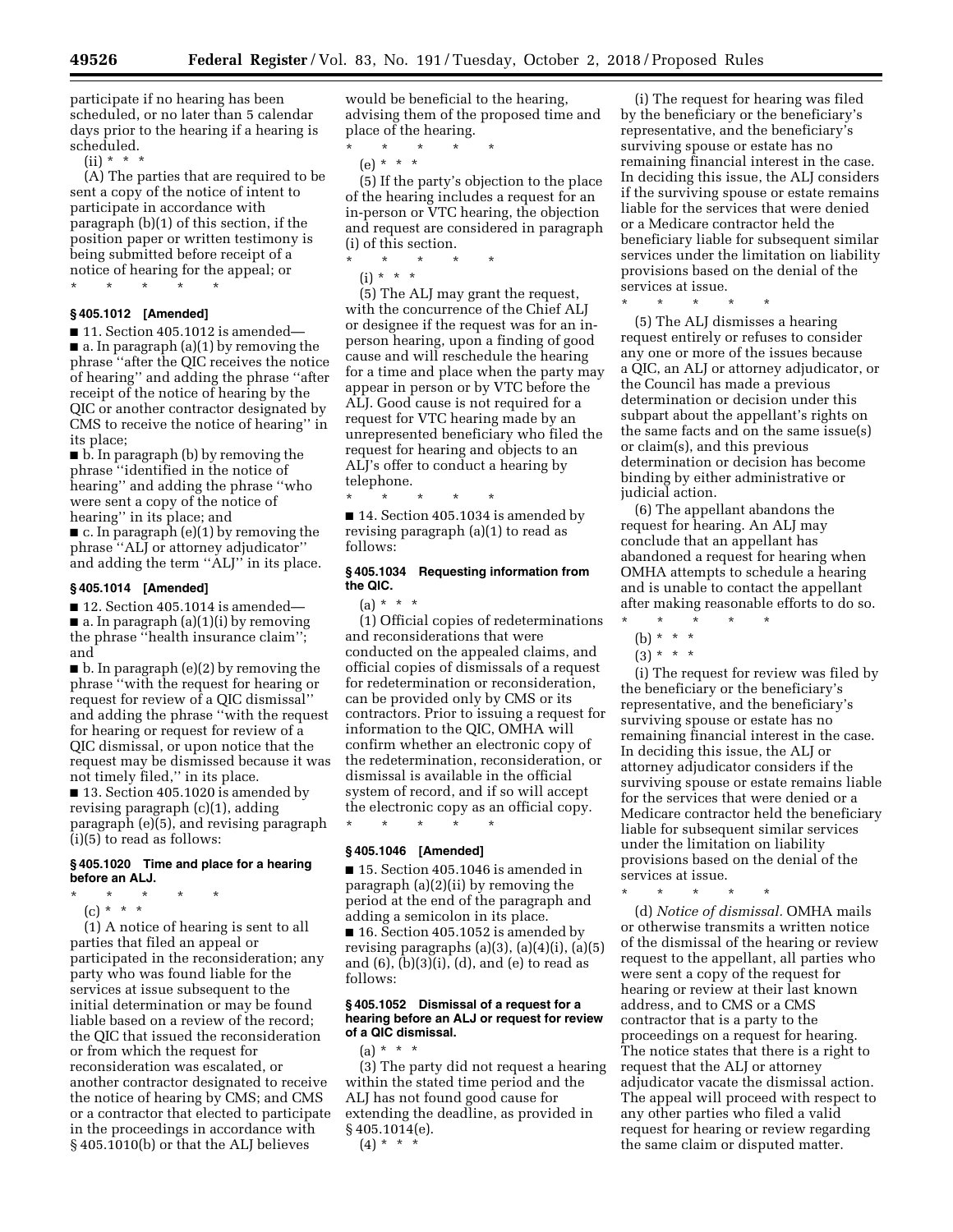(e) *Vacating a dismissal.* If good and sufficient cause is established, the ALJ or attorney adjudicator may vacate his or her dismissal of a request for hearing or review within 180 calendar days of the date of the notice of dismissal. ■ 17. Section 405.1056 is amended by revising paragraphs (d), (f), and (g) to read as follows:

### **§ 405.1056 Remands of requests for hearing and requests for review.**

\* \* \* \* \* (d) *Remanding a QIC's dismissal of a request for reconsideration.* (1) Consistent with § 405.1004(b), an ALJ or attorney adjudicator will remand a case to the appropriate QIC if the ALJ or attorney adjudicator determines that a QIC's dismissal of a request for reconsideration was in error.

(2) If an official copy of the notice of dismissal or case file cannot be obtained from the QIC, an ALJ or attorney adjudicator may also remand a request for review of a dismissal in accordance with the procedures in paragraph (a) of this section.

\* \* \* \* \*

(f) *Notice of remand.* OMHA mails or otherwise transmits a written notice of the remand of the request for hearing or request for review to the appellant, all of the parties who were sent a copy of the request at their last known address, and CMS or a contractor that elected to be a participant in the proceedings or party to the hearing. The notice states that there is a right to request that the Chief ALJ or a designee review the remand, unless the remand was issued under paragraph (d)(1) of this section.

(g) *Review of remand.* Upon a request by a party or CMS or one of its contractors filed within 30 calendar days of receiving a notice of remand, the Chief ALJ or designee will review the remand, and if the remand is not authorized by this section, vacate the remand order. The determination on a request to review a remand order is binding and not subject to further review. The review of remand procedures provided for in this paragraph are not available for and do not apply to remands that are issued under paragraph (d)(1) of this section. ■ 18. Section 405.1110 is amended—

■ a. In paragraph (a) by removing the phrase ''after the date'' and adding the phrase ''of receipt'' in its place; and  $\bullet$  b. In paragraph (b)(2) by removing the term ''issued'' and adding the term "received" in its place.

■ c. Adding paragraph (e). The addition reads as follows:

#### **§ 405.1110 Council review on its own motion.**

\* \* \* \* \*

(e) *Referral timeframe.* For purposes of this section, the date of receipt of the ALJ's or attorney adjudicator's decision or dismissal is presumed to be 5 calendar days after the date of the notice of the decision or dismissal, unless there is evidence to the contrary.

# **§ 405.1112 [Amended]**

■ 19. Section 405.1112 is amended in paragraph (a)—

■ a. By removing the phrase "health insurance claim''; and

■ b. By removing the phrase "and signature''.

# **§ 405.1114 [Amended]**

■ 20. Section 405.1114 is amended in paragraph (c)(1) by removing the phrase ''limitation of liability'' and adding the phrase ''limitation on liability'' in its place.

# **PART 423—VOLUNTARY MEDICARE PRESCRIPTION DRUG BENEFIT**

■ 21. The authority citation for part 423 is revised to read as follows:

**Authority:** 42 U.S.C. 1302, 1306, 1395w-101 through 1395w-152, and 1395hh.

#### **§ 423.562 [Amended]**

■ 22. Section 423.562 is amended— ■ a. In paragraph (b)(4)(iv) by removing the reference ''§ 423.1970'' and adding the reference ''§ 423.2006'' in its place;  $\blacksquare$  b. In paragraph (b)(4)(v) by removing the reference ''§ 423.1974'' and adding the reference ''§ 423.2100'' in its place; and

 $\blacksquare$  c. In paragraph (b)(4)(vi) by removing the reference ''§ 423.1976'' and adding the cross-reference ''§ 423.2006'' in its place.

# **§ 423.576 [Amended]**

■ 23. Section 423.576 is amended by removing the reference ''§ 423.1970 through § 423.1976'' and adding the reference ''§ 423.2000 through § 423.2140'' in its place.

### **§ 423.602 [Amended]**

■ 24. Section 423.602 is amended in paragraph (b)(2)by removing the reference ''§ 423.1970'' and adding the cross ''§ 423.2006'' in its place.

#### **§ 423.604 [Amended]**

■ 25. Section 423.604 is amended by removing the reference ''§ 423.1972'' and adding the reference ''§ 423.2014'' in its place.

#### **§ 423.1970 [Removed and reserved]**

■ 26. Section 423.1970 is removed and reserved.

# **§ 423.1972 [Removed and reserved]**

■ 27. Section 423.1972 is removed and reserved.

# **§ 423.1974 [Removed and reserved]**

■ 28. Section 423.1974 is removed and reserved.

# **§ 423.1976 [Removed and reserved]**

■ 29. Section 423.1976 is removed and reserved.

#### **§ 423.1984 [Amended]**

 $\blacksquare$  30. Section 423.1984 is amended— ■ a. In paragraph (c) by removing the reference ''§ 423.1970 through § 423.1972 and''; and

■ b. In paragraph (d) by removing the phrase ''§ 423.1974 and''.

### **§ 423.1990 [Amended]**

■ 31. Section 423.1990 is amended— ■ a. In paragraph (b)(3) by removing the phrase ''established annually by the Secretary'' and adding the phrase ''specified in § 423.2006'' in its place; and

 $\blacksquare$  b. In paragraph  $(d)(2)(ii)$  by removing the term ''MAC'' and adding the term "Council" in its place.

 $\blacksquare$  32. Section 423.2002 is amended—

■ a. By revising paragraphs (a)

introductory text and (a)(2);

■ b. In paragraph (b)(1) by removing the period at the end of the paragraph and adding a semicolon in its place; and

 $\blacksquare$  c. By revising paragraph (b)(3). The revisions read as follows.

#### **§ 423.2002 Right to an ALJ hearing.**

(a) An enrollee who is dissatisfied with the IRE reconsideration determination has a right to a hearing before an ALJ if—

\* \* \* \* \* (2) An enrollee meets the amount in controversy requirements of § 423.2006.

\* \* \* \* \*

(b) \* \* \*

\* \* \* \* \* (3) An enrollee meets the amount in controversy requirements of § 423.2006.

\* \* \* \* \*

# **§ 423.2004 [Amended]**

■ 33. Section 423.2004 is amended in paragraph (a)(2) by removing the reference ''§ 423.1970'' and adding the reference ''§ 423.2006'' in its place. ■ 34. Section 423.2006 is added to read as follows:

#### **§ 423.2006 Amount in controversy required for an ALJ hearing and judicial review.**

(a) *ALJ review.* To be entitled to a hearing before an ALJ, an enrollee must meet the amount in controversy requirements of this section.

(1) For ALJ hearing requests, the required amount remaining in controversy must be \$100, increased by the percentage increase in the medical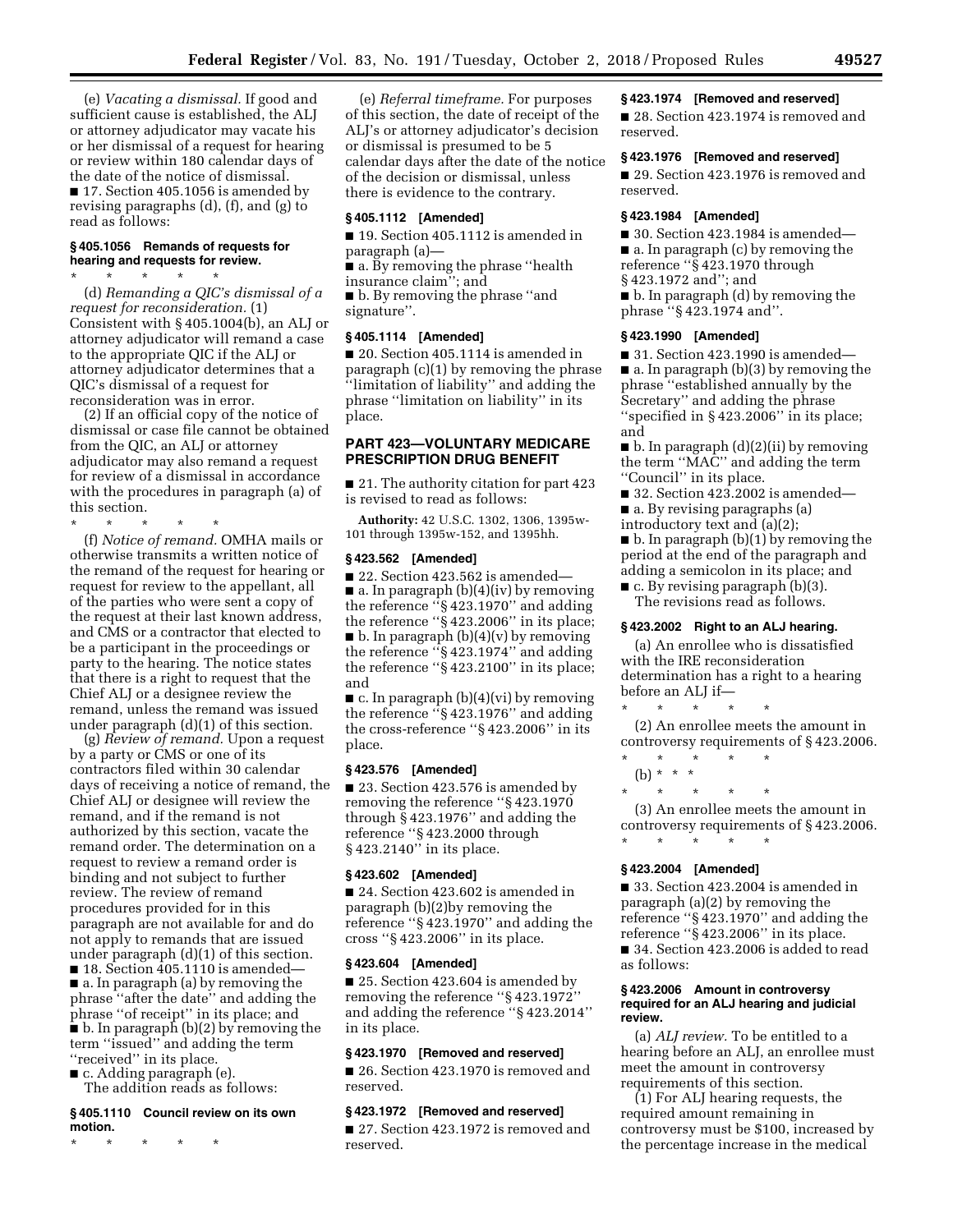care component of the Consumer Price Index for All Urban Consumers (U.S. city average) as measured from July 2003 to the July preceding the current year involved.

(2) If the figure in paragraph (a)(1) of this section is not a multiple of \$10, it is rounded to the nearest multiple of \$10. The Secretary will publish changes to the amount in controversy requirement in the **Federal Register**  when necessary.

(b) *Judicial review.* To be entitled to judicial review, the enrollee must meet the amount in controversy requirements of this subpart at the time it requests judicial review. For review requests, the required amount remaining in controversy must be \$1,000 or more, adjusted as specified in paragraphs (a)(1) and (2) of this section.

(c) *Calculating the amount remaining in controversy.* (1) If the basis for the appeal is the refusal by the Part D plan sponsor to provide drug benefits, the projected value of those benefits is used to compute the amount remaining in controversy. The projected value of a Part D drug or drugs must include any costs the enrollee could incur based on the number of refills prescribed for the drug(s) in dispute during the plan year.

(2) If the basis for the appeal is an atrisk determination made under a drug management program in accordance with § 423.153(f), the projected value of the drugs subject to the drug management program is used to compute the amount remaining in controversy. The projected value of the drugs subject to the drug management program shall include the value of any refills prescribed for the drug(s) in dispute during the plan year.

(d) *Aggregating appeals to meet the amount in controversy.* (1) *Enrollee.*  Two or more appeals may be aggregated by an enrollee to meet the amount in controversy for an ALJ hearing if—

(i) The appeals have previously been reconsidered by an IRE;

(ii) The enrollee requests aggregation at the same time the requests for hearing are filed, and the request for aggregation and requests for hearing are filed within 60 calendar days after receipt of the notice of reconsideration for each of the reconsiderations being appealed, unless the deadline to file one or more of the requests for hearing has been extended in accordance with § 423.2014(d); and

(iii) The appeals the enrollee seeks to aggregate involve the delivery of prescription drugs to a single enrollee, as determined by an ALJ or attorney adjudicator. Only an ALJ may determine the appeals the enrollee seeks to aggregate do not involve the delivery of prescription drugs to a single enrollee.

(2) *Multiple enrollees.* Two or more appeals may be aggregated by multiple enrollees to meet the amount in controversy for an ALJ hearing if—

(i) The appeals have previously been reconsidered by an IRE;

(ii) The enrollees request aggregation at the same time the requests for hearing are filed, and the request for aggregation and requests for hearing are filed within 60 calendar days after receipt of the notice of reconsideration for each of the reconsiderations being appealed, unless the deadline to file one or more of the requests for hearing has been extended in accordance with § 423.2014(d); and

(iii) The appeals the enrollees seek to aggregate involve the same prescription drugs, as determined by an ALJ or attorney adjudicator. Only an ALJ may determine the appeals the enrollees seek to aggregate do not involve the same prescription drugs.

#### **§ 423.2010 [Amended]**

■ 35. Section 423.2010 is amended—  $\blacksquare$  a. In paragraph (b)(3)(ii) by removing the period at the end of the paragraph and adding a semicolon in its place; and ■ b. In paragraph (d)(1) by removing the phrase ''to the hearing''.

■ 36. Section 423.2014 is amended by revising paragraphs (a)(1)(i), (d) introductory text, and (e)(1) and (3) to read as follows:

# **§ 423.2014 Request for an ALJ hearing or a review of an IRE dismissal.**

 $(a) * * * *$ 

 $(1) * * * *$ 

(i) The name, address, telephone number, and Medicare number of the enrollee.

\* \* \* \* \* (d) *When and where to file.* The request for an ALJ hearing after an IRE reconsideration or request for review of an IRE dismissal must be filed:

\* \* \* \* \*

(e) \* \* \*

(1) If the request for hearing or review is not filed within 60 calendar days of receipt of the written IRE's reconsideration or dismissal, an enrollee may request an extension for good cause.

\* \* \* \* \* (3) The request must be filed with the office specified in the notice of reconsideration or dismissal, must give the reasons why the request for a hearing or review was not filed within the stated time period, and must be filed with the request for hearing or request for review of an IRE dismissal, or upon notice that the request may be dismissed because it was not timely filed.

\* \* \* \* \*

#### **§ 423.2016 [Amended]**

■ 37. Section 423.2016 is amended in paragraph (b)(1) by removing the term ''hearing'' and adding the term ''decision'' in its place.

■ 38. Section 423.2020 is amended by revising paragraph (a), adding paragraph (e)(5), and revising paragraph (i)(5) to read as follows:

# **§ 423.2020 Time and place for a hearing before an ALJ.**

(a) *General.* The ALJ sets the time and place for the hearing, and may change the time and place, if necessary.

\* \* \* \* \* (e) \* \* \*

(5) If the enrollee's objection to the place of the hearing includes a request for an in-person or videoteleconferencing hearing, the objection and request are considered in paragraph (i) of this section.

- \* \* \* \* \*
	- (i) \* \* \*

(5) The ALJ may grant the request, with the concurrence of the Chief ALJ or designee if the request was for an inperson hearing, upon a finding of good cause and will reschedule the hearing for a time and place when the enrollee may appear in person or by videoteleconference before the ALJ. Good cause is not required for a request for video-teleconferencing hearing made by an unrepresented enrollee who filed the request for hearing and objects to an ALJ's offer to conduct a hearing by telephone.

# \* \* \* \* \* **§ 423.2032 [Amended]**

■ 39. Section 423.2032 is amended in paragraph (c) by removing the phrase ''to pending appeal'' and adding the phrase ''to a pending appeal'' in its place.

■ 40. Section 423.2034 is amended by revising paragraph (a)(1) to read as follows:

# **§ 423.2034 Requesting information from the IRE.**

(a) \* \* \*

(1) Official copies of redeterminations and reconsiderations that were conducted on the appealed issues, and official copies of dismissals of a request for redetermination or reconsideration, can be provided only by CMS, the IRE, and/or the Part D plan sponsor. Prior to issuing a request for information to the IRE, OMHA will confirm whether an electronic copy of the missing redetermination, reconsideration, or dismissal is available in the official system of record, and if so will accept the electronic copy as an official copy.

\* \* \* \* \*